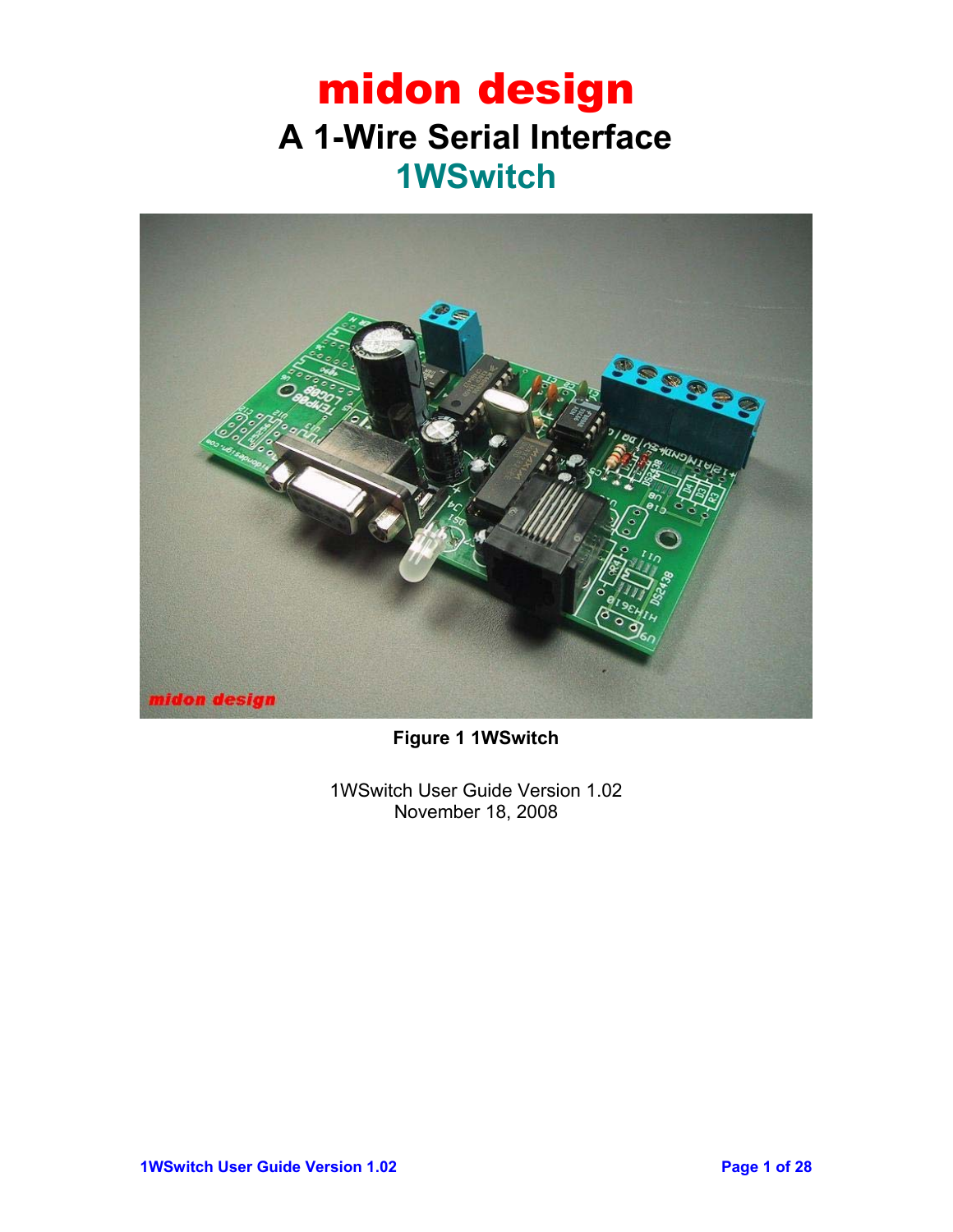### 1. Table of Contents

| 2.              |  |
|-----------------|--|
| 3.              |  |
| 4.              |  |
| 5.              |  |
| 6.              |  |
| 6.1.            |  |
|                 |  |
| 6.2.1.          |  |
| 6.3.            |  |
| 6.4.            |  |
| 6.5.            |  |
| 6.6.            |  |
|                 |  |
|                 |  |
|                 |  |
|                 |  |
| 7.              |  |
| 8.              |  |
|                 |  |
| 8.2.            |  |
| 9.              |  |
| 10 <sub>1</sub> |  |
| 11              |  |
| 12 <sup>°</sup> |  |
| 13.             |  |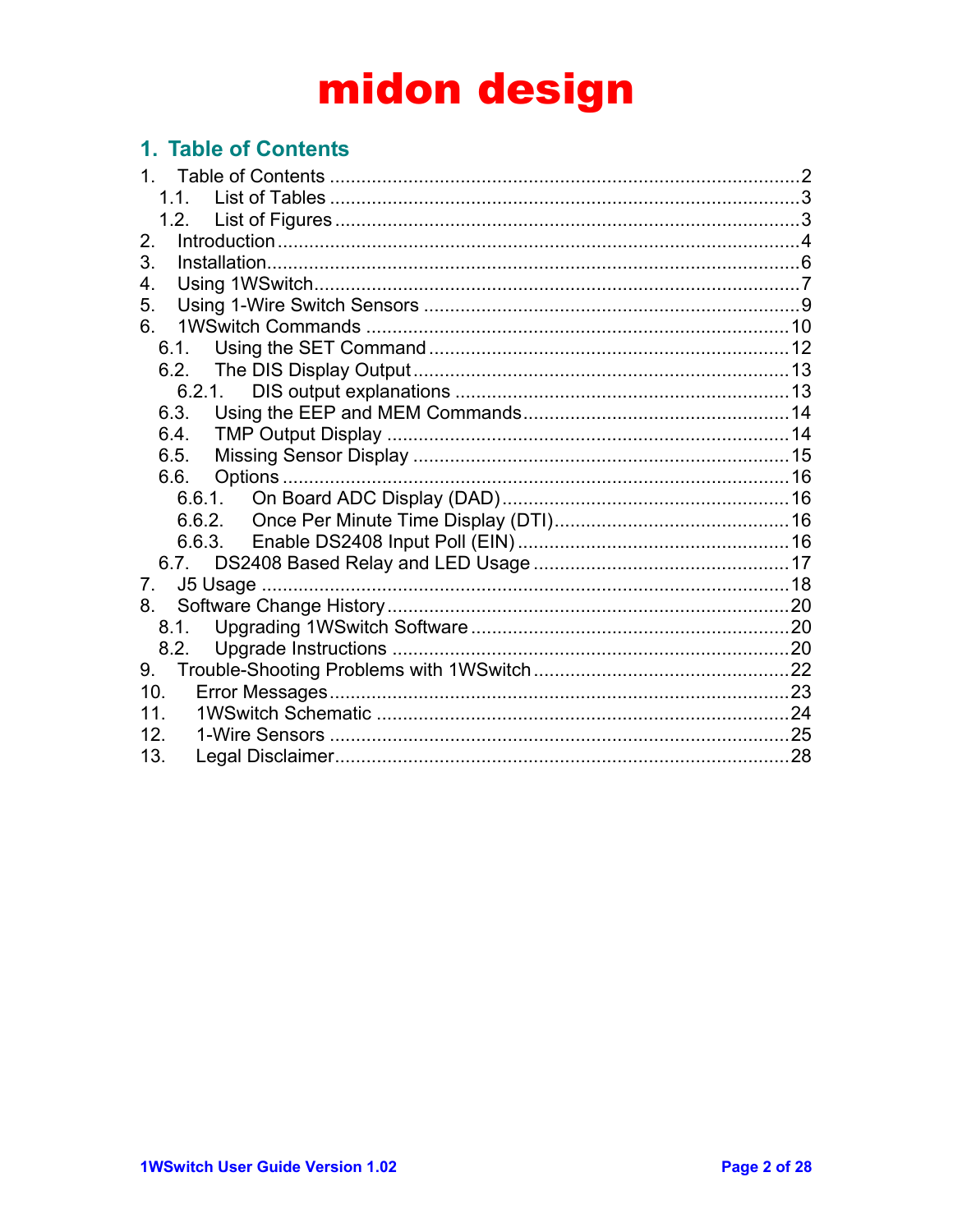### **1.1. List of Tables**

### **1.2. List of Figures**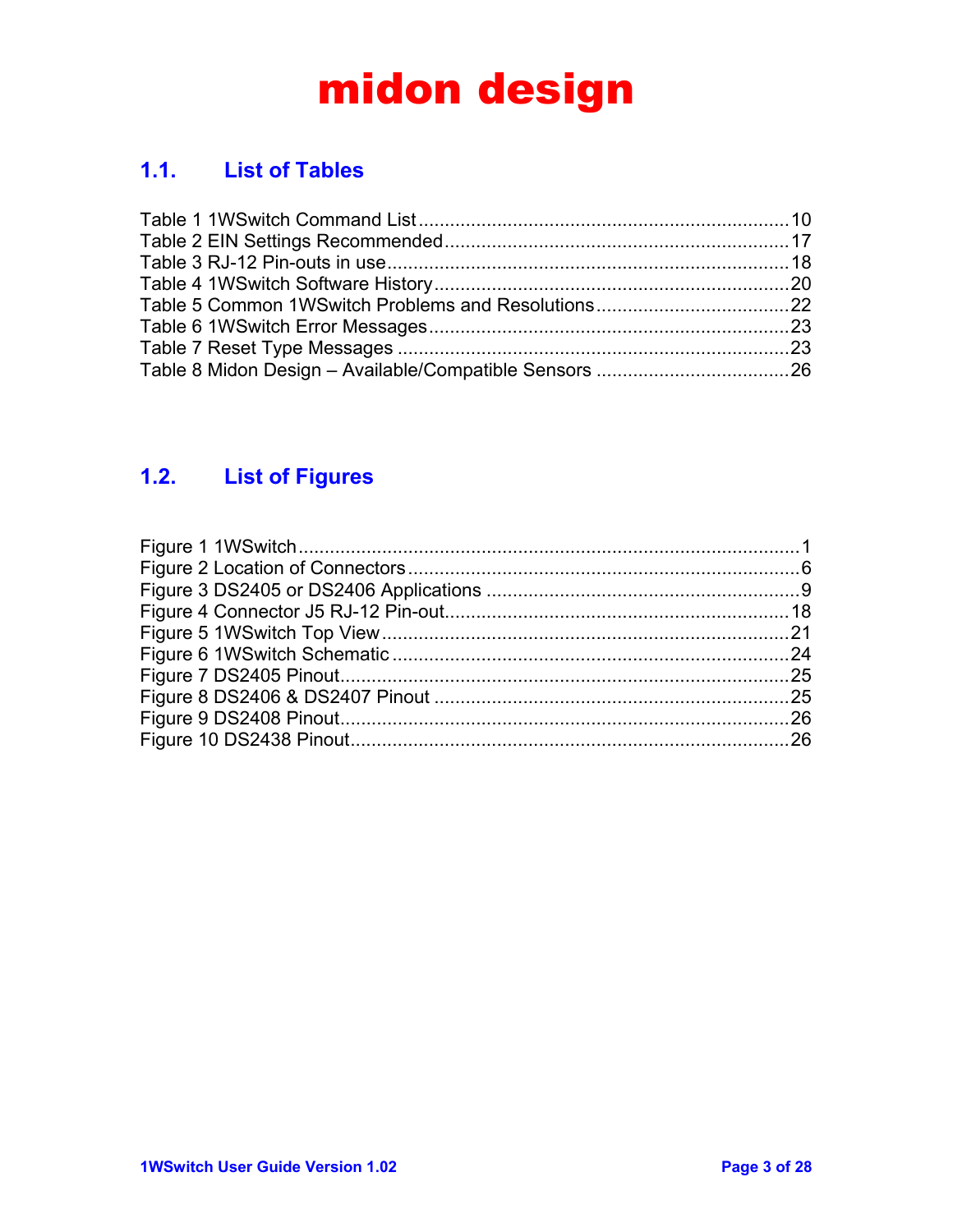### **2. Introduction**

Thank you for your purchase of the 1WSwitch 1-Wire Serial Interface. The following instructions will assist you in configuring and operating the product.

1WSwitch is a stand-alone 1-Wire™ interface providing standard serial commands to control the Dallas/Maxim 1-Wire bus and some specific devices used on it. Sensors can be polled on a regular basis (from 1 to 99 minutes), or manually interrogated.

In a typical application, 1WSwitch is connected to a serial port on a PC. Serial interface software is then used to gather the data received from 1WSwitch and process it. Users have interfaced 1WS witch into the HomeSeer product, which can be used to automate lights, HVAC, sprinklers, and other devices, based on the sensor readings from 1WSwitch.

The 1WSwitch provides a serial interface for the following 1-Wire devices:

- Multiple DS2438-based Voltage Sensors
- Multiple DS2405 input/output sensors
- Multiple DS2406 (or DS2407) input/output sensors
- Up to 20 1WIO relay interface modules (or equivalent DS2408 based relay module) available from Midon Design
- Up to 10 1WIO LED modules (available from Midon Design)
- One 1WIO Input module (available from Midon Design)

1WSwitch has the following features:

- Real-time display of state changes for DS2405, DS2406 or DS2407 sensors
- On-board voltage sensor.
- Jumper-less provisioning all configuration settings are stored in non-volatile memory
- Up to 60 1-Wire are sensors supported
- Simple instruction set with a Help prompt for recalling command names
- Easy to delete sensors, if they are no longer required, using the DEL command
- 1-Wire bus errors are flagged when they occur
- Continuous poll for ALL sensors 1WSwitch will notify you when any switch sensor has changed state or is connected or disconnected, providing that they have been previously registered by 1WSwitch via the **INI** command. Very useful for locating intermittent 1-Wire bus problems or for real-time polling of contact sensors.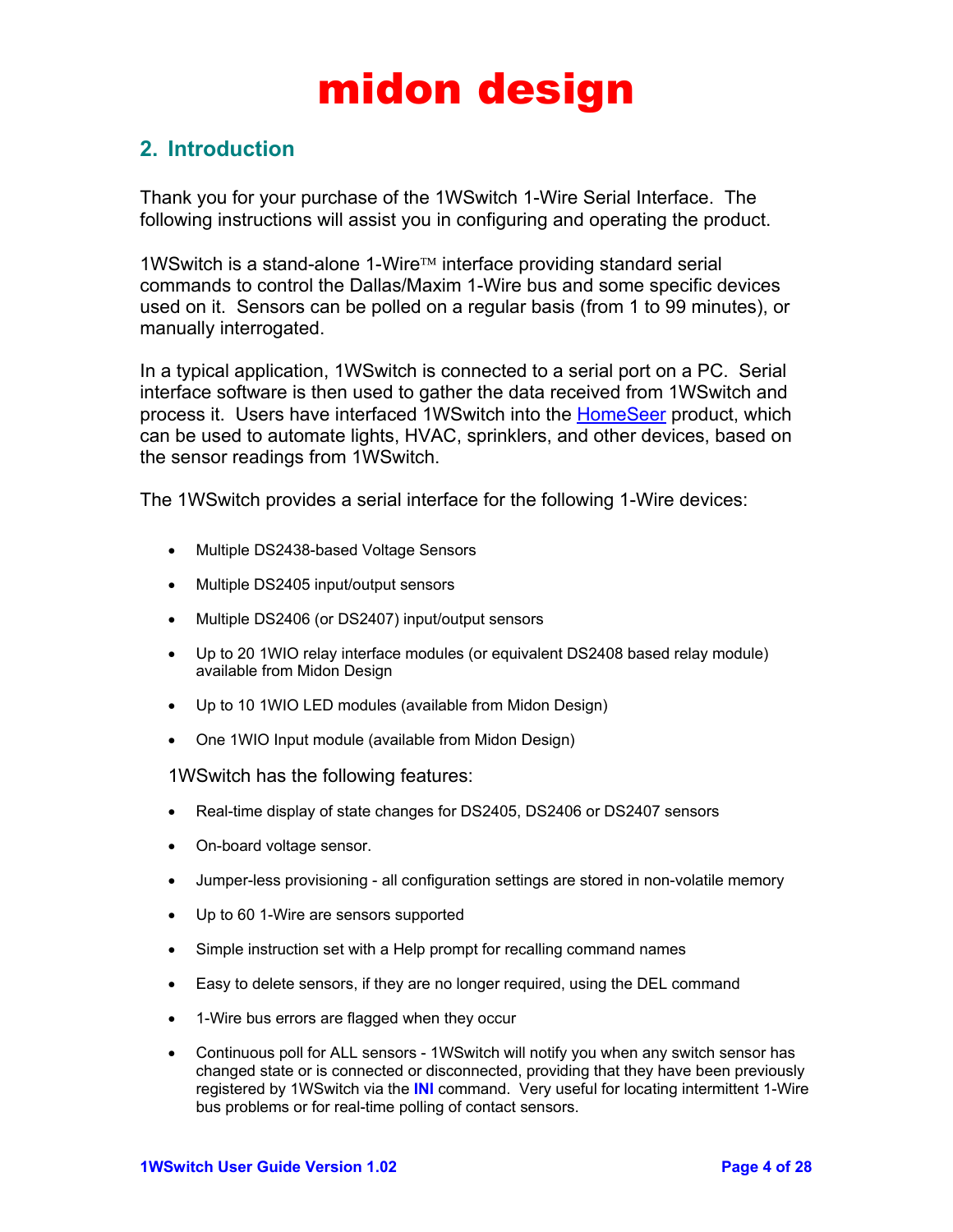• Manual Poll of sensor readings. While 1WSwitch is normally used for continuous (from 1 to 99 minute intervals) polling of sensor readings, it can also be used manually to take sensor readings on command from the serial interface.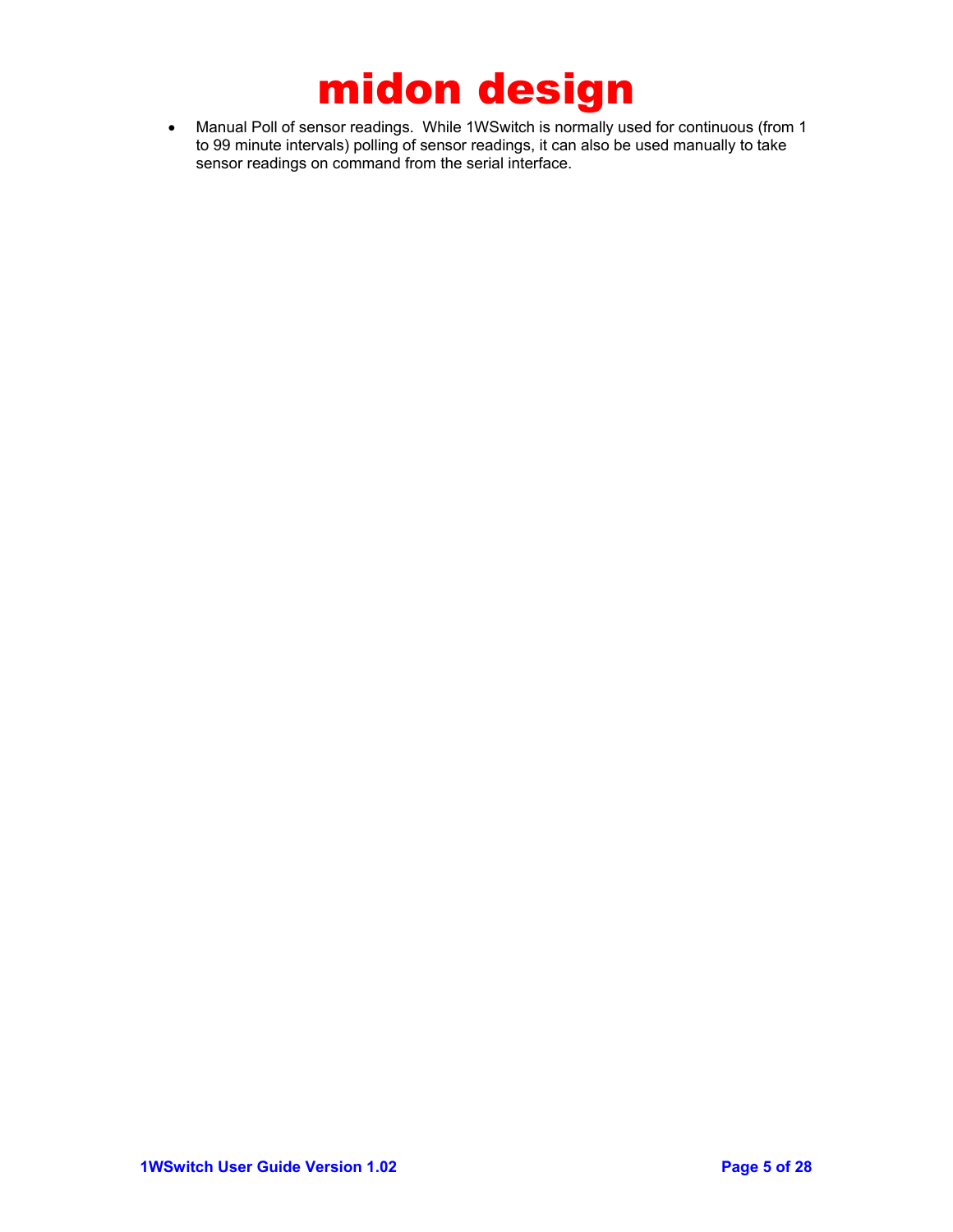### **3. Installation**

To complete this project, you will need to connect a 12 to 16 Volt (AC or DC) transformer to the terminal J1 (see Figure 2 for the location of J1). If you intend to power 1WIO relay units from the 12V output of 1WSwitch, the transformer needs to supply at least 350mA (250mA for 1WIO and 100mA for 1WSwitch) per 1WIO relay unit, up to a maximum of 800mA, or 2 1WIO relay units. Beyond that, supplemental powering will need to be provided for the off-board units. Otherwise, any 12 to 16 Volt adapter capable of at least 100mA will do.

If you are using a sensor network of 1-Wire devices, connect them now to either connector J3 or J5.



**Figure 2 Location of Connectors**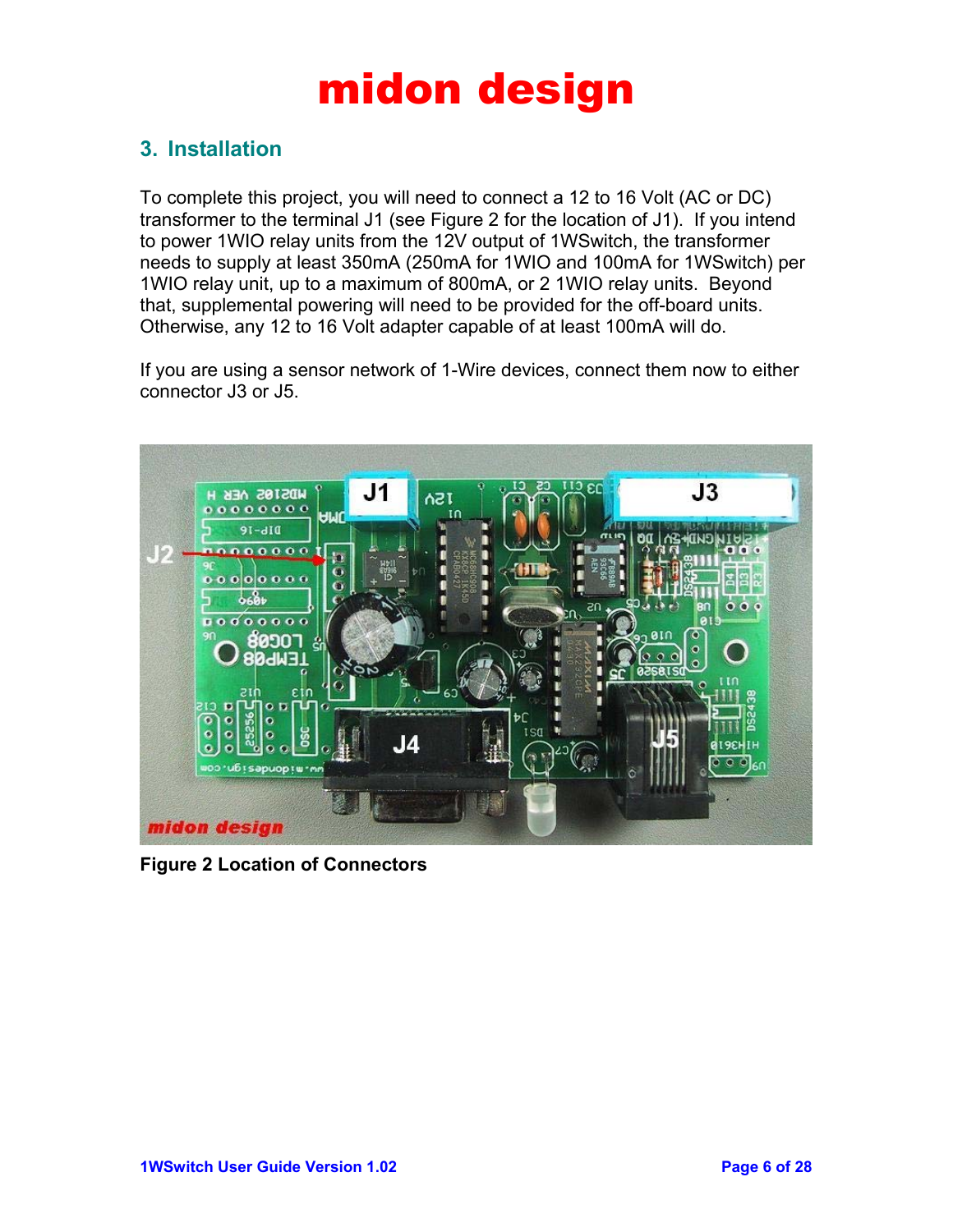### **4. Using 1WSwitch**

Connect up a straight-through serial cable between 1WSwitch's J4 connector and your PC. Open up HyperTerminal (or equivalent terminal emulator program) on your PC. Configure it to 9600 BPS, No parity, 8 bits, 1 start bit and NO hardware handshaking (very important!). Power up the 1WSwitch and configure the unit for the devices that you have connected.

The start-up sequence will look like this:

```
1WSwitch v1.01 2008-10-12 
MidonDesign.com 2245 
Reset type: C2 
Poll interval = 255 minutes 
Serial # Display = On 
Time Display = On 
OnBoard ADC Display = On 
Enable INP = On 
Debug = On 
SUN 00:00:00 
\rightarrow
```
We recommend that you next use the **ERA** command **for first time use**, to erase the EEPROM. This will remove any previous information that may have been stored in the EEPROM. Next use the **INI** command to register any 1-Wire devices connected to the 1-Wire bus. If you get any error messages, it is most likely a result of a bad connection to the devices. Verify them. Typically, a "OW bus error" message indicates that a sensor has been installed in reverse, or that there is a short on the bus.

#### *Note: an ERA command is not required every time that an INI command is issued. It should only be required for first time use.*

If you believe that 1WSwitch has not found all 1-Wire devices, re-issue the INI command.

Now program the configuration by using the **SET** command. Just type **SET** and the program will prompt you for the required settings; polling interval, display settings, and finally the real time clock setting.

```
>set 
Poll interval = 01
Serial # Display = on
Time Display = off
OnBoard ADC Display = on
```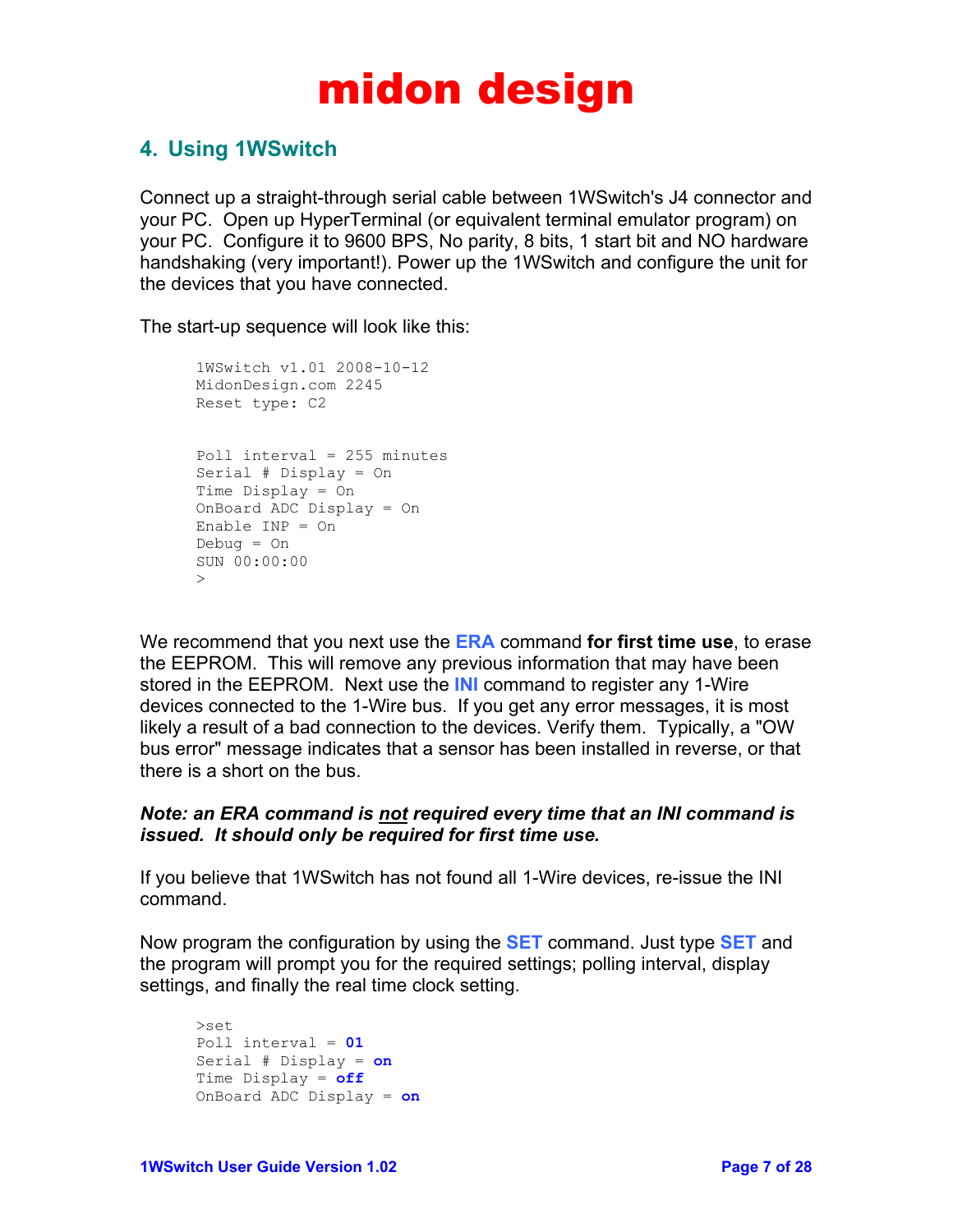```
Enable INP = off
Debug = off
Set Clock (d,h,m,s): 01,14,30,00
```
The options are further defined later in this manual. All are independently adjustable without using the **SET** command.

To verify that your setup is working properly, you could next use the **TMP** command to perform an immediate sensor reading. The output of the **TMP** command should look like the sample below (the exact output will depend on what type of sensors and how many you have installed).

```
SUN 14:30:44 
Reading Sensors... 
Switch #01[C90000005F31C412]=On 
Switch #02[4A0000005F3A1512]=On 
Switch #05[170000002A345005]=On 
Switch #06[4F0000002A15C405]=On 
Switch #07[A60000002A30A405]=On 
Switch #08[620000002A1B9C05]=Off 
Switch #09[410000002A1A3A05]=On 
Switch #10[CC0000001FBD2605]=Off 
Switch #11[8F0000001FB60105]=Off 
Switch #12[E60000001FB82D05]=Off 
Switch #13[A20000001FB6C705]=Off 
Switch #14[290000005F365412]=Off 
J2 Pin 3 Voltage = 00.40V 
\rightarrow
```
It is highly recommended that you next turn off (or on) all the connected switches. This will reset the saved state in the EEPROM, which may not match the physical configuration – the state of all switch sensors is normally preserved through a power cycle. Use the **ONA** or **OFA** command for all DS2406's (or DS2407) and the **TOG** command for DS2405's.

If there are no apparent errors, you are ready to use 1WSwitch. Enjoy!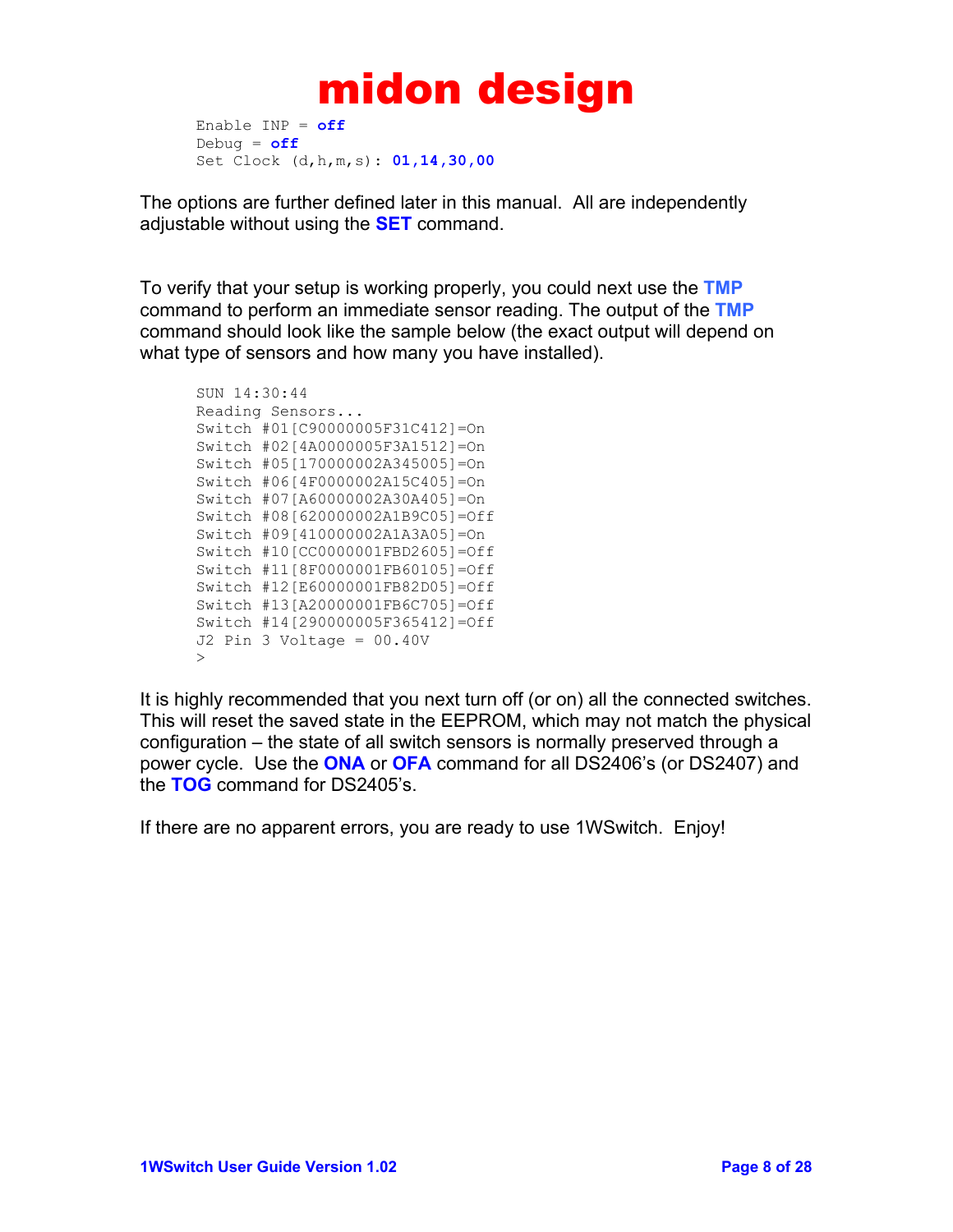### **5. Using 1-Wire Switch Sensors**



#### **Figure 3 DS2405 or DS2406 Applications**

Figure 3 shows some of the ways in which DS2405 or DS2406 1-Wire sensors can be connected to external devices. The PIO pin on the 1-Wire device can be used as either an input or as an output. When used as an input, make sure that you set the 1-Wire sensor to the off state, otherwise the PIO input changes will not be visible to the device.

When properly connected as a switch input, 1WSwitch will show state changes whenever they occur, for example:

```
FRI 08:11:10 
Switch #01[C90000005F31C412]=On 
\geqFRI 08:11:12 
Switch #01[C90000005F31C412]=Off 
\rightarrowFRI 08:11:17 
Switch #01[C90000005F31C412]=On
```
Note that "On" means that the DS2405/6/7 PIO output is at ground voltage level. Thus, in the applications shown in Figure 3, "On" would mean that switch SW1 is closed, or LED DS1 is lit, or relay RLY1 is activated.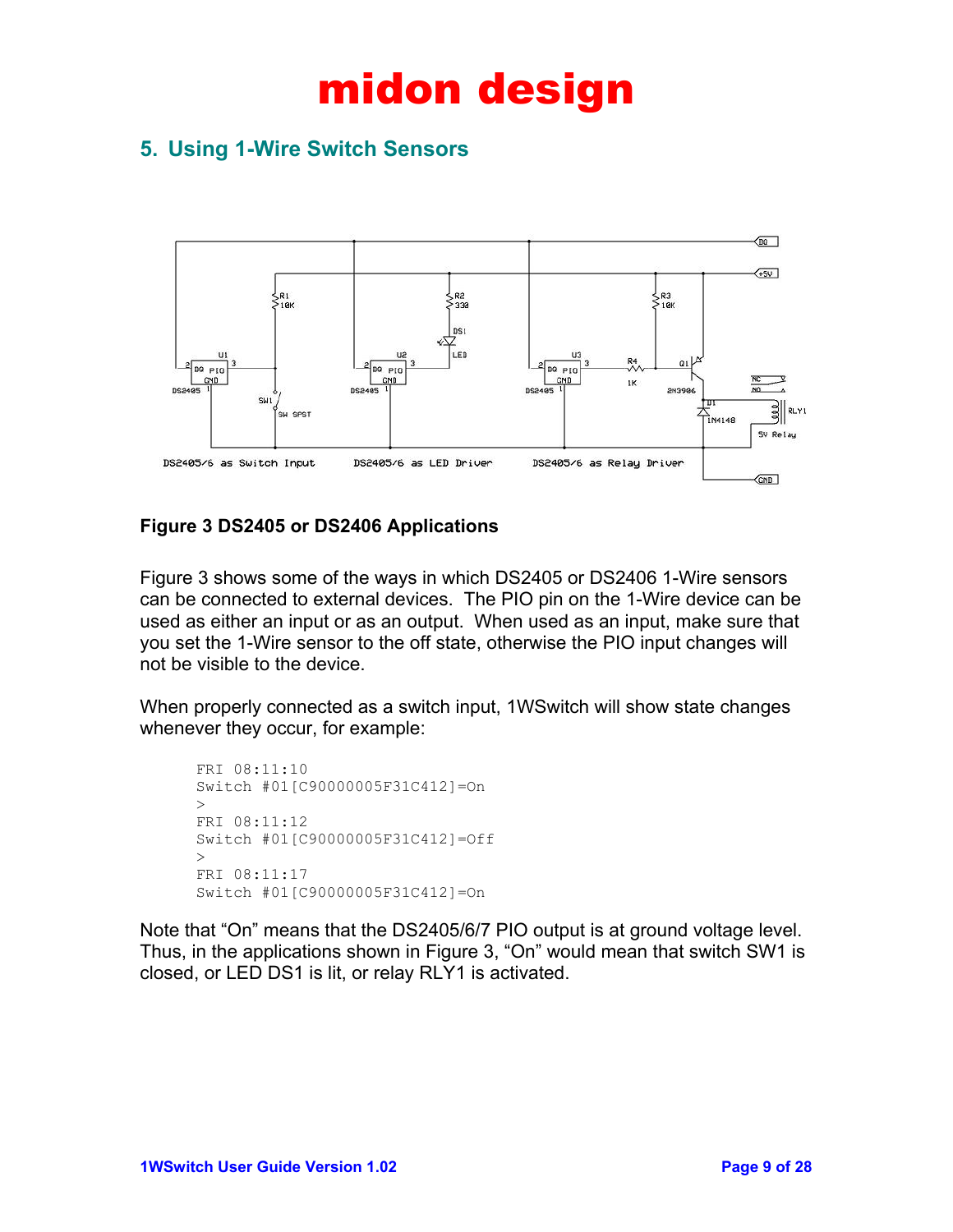### **6. 1WSwitch Commands**

### **Table 1 1WSwitch Command List**

| Command    | <b>Description</b>                                                                    | <b>Syntax</b>                                                                                                                                                                                                  |
|------------|---------------------------------------------------------------------------------------|----------------------------------------------------------------------------------------------------------------------------------------------------------------------------------------------------------------|
| <b>DAD</b> | Display on-board ADC voltage during<br>poll output                                    | DAD <on off><br/>Note 3</on off>                                                                                                                                                                               |
| <b>DEB</b> | Enable or disable debug outputs<br>Use only when directed to by Midon<br>Design       | DEB <on off></on off>                                                                                                                                                                                          |
| <b>DEL</b> | Delete a sensor that was previously<br>installed via the INI command                  | DEL <sensorid><br/>Note 1</sensorid>                                                                                                                                                                           |
| <b>DIS</b> | Display serial numbers of all registered<br>1-Wire devices                            | <b>DIS</b>                                                                                                                                                                                                     |
| <b>DTI</b> | Display Time every minute                                                             | DTI <on off></on off>                                                                                                                                                                                          |
| <b>EEP</b> | Display and change specific EEPROM<br>memory locations                                | EEP <start location=""><cr></cr></start>                                                                                                                                                                       |
| <b>EIN</b> | Enable polling of 1WIO sensors for<br>input status                                    | EIN <on off></on off>                                                                                                                                                                                          |
| <b>ERA</b> | Erase the entire EEPROM                                                               | <b>ERA</b>                                                                                                                                                                                                     |
| <b>HLP</b> | Display a list of available commands                                                  | <b>HLP</b>                                                                                                                                                                                                     |
| <b>INI</b> | Register all connected 1-Wire sensors                                                 | INI                                                                                                                                                                                                            |
| <b>INP</b> | Display the status of bits 4-7 of the first<br>connected DS2408                       | <b>INP</b>                                                                                                                                                                                                     |
| <b>LED</b> | Actuate a specific LED on a 1WIO LED<br>unit or an equivalent DS2408 LED<br>interface | LED <led number=""> <on off><br/>Where <math>\le</math>LED number<math>&gt;</math> = 01 to 80<br/>or A for All (the leading zero is<br/>required for LED numbers less<br/>than <math>10</math>)</on off></led> |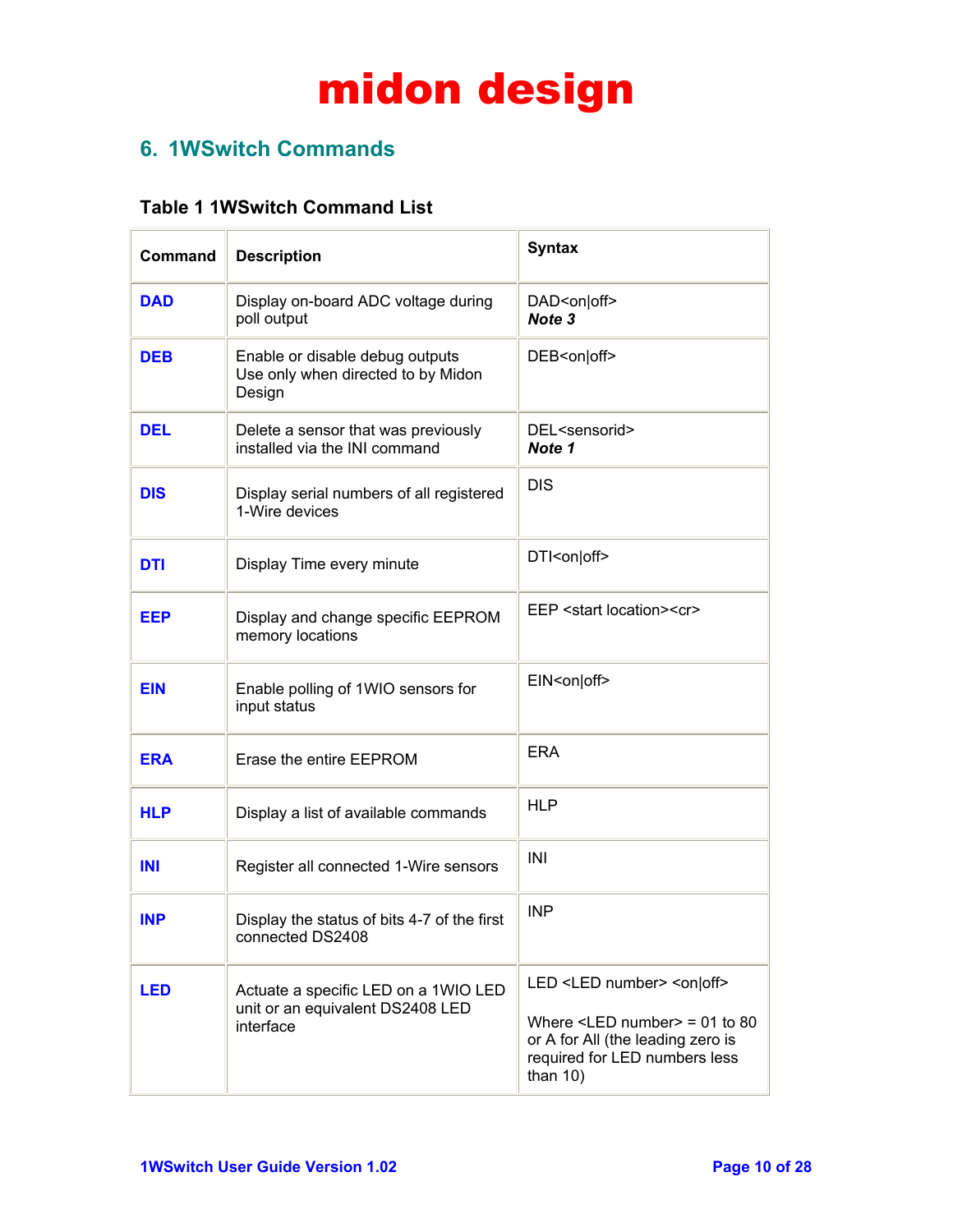| Command    | <b>Description</b>                                                                                                               | <b>Syntax</b>                                                                                                                                                                                                            |
|------------|----------------------------------------------------------------------------------------------------------------------------------|--------------------------------------------------------------------------------------------------------------------------------------------------------------------------------------------------------------------------|
| <b>MEM</b> | Display and change specific memory<br>locations                                                                                  | MEM <start location=""><cr></cr></start>                                                                                                                                                                                 |
| <b>ONA</b> | Turn ON a DS2406 or DS2407<br>(channel A only)                                                                                   | ONA <sensorid><br/>Where xx is a decimal number<br/>corresponding to the DS2406/7<br/>sensor number as shown in the<br/>DIS display</sensorid>                                                                           |
| <b>OFA</b> | Turn OFF a DS2406 or DS2407<br>(channel A only)                                                                                  | OFA <sensorid><br/>Where <sensorid> is a decimal<br/>number corresponding to the<br/>DS2406/7 sensor number as<br/>shown in the DIS display</sensorid></sensorid>                                                        |
| <b>RLY</b> | Actuate a specific 1WIO relay                                                                                                    | RLY <relay number=""> <on off><br/>Where <math>\leq</math>relay number <math>&gt;</math> = 01 to<br/>80 or A for All (the leading zero is<br/>required for relay numbers less<br/>than <math>10</math>)</on off></relay> |
| <b>SCK</b> | Set Clock                                                                                                                        | SCK dd, hh, mm, ss <cr><br/><math>dd = 01</math> to 07 (Sunday = 01)<br/><math>hh = 00 to 23</math><br/><math>mm = 00 to 59</math><br/><math>ss = 00</math> to 59<br/>Note 2</cr>                                        |
| <b>SET</b> | Configure all system parameters                                                                                                  | SET                                                                                                                                                                                                                      |
| <b>SID</b> | Show the Serial Number ID for the 1-<br><b>Wire Devices</b>                                                                      | SID <on off></on off>                                                                                                                                                                                                    |
| <b>SPT</b> | Set the polling interval in minutes                                                                                              | SPT <xx><br/>Where <xx> is a decimal number<br/>from 00 to 99. 00 will disable<br/>polling.</xx></xx>                                                                                                                    |
| <b>TIM</b> | Display Time from the Real Time Clock                                                                                            | <b>TIM</b>                                                                                                                                                                                                               |
| <b>TMP</b> | Display sensor readings of all<br>connected 1-Wire Devices in either<br>verbose (includes serial numbers) or<br>non-verbose mode | TMP                                                                                                                                                                                                                      |
| <b>TOG</b> | TOGgle a DS2405 sensor output from                                                                                               | TOG <sensorid><br/>Where <sensorid> is a decimal</sensorid></sensorid>                                                                                                                                                   |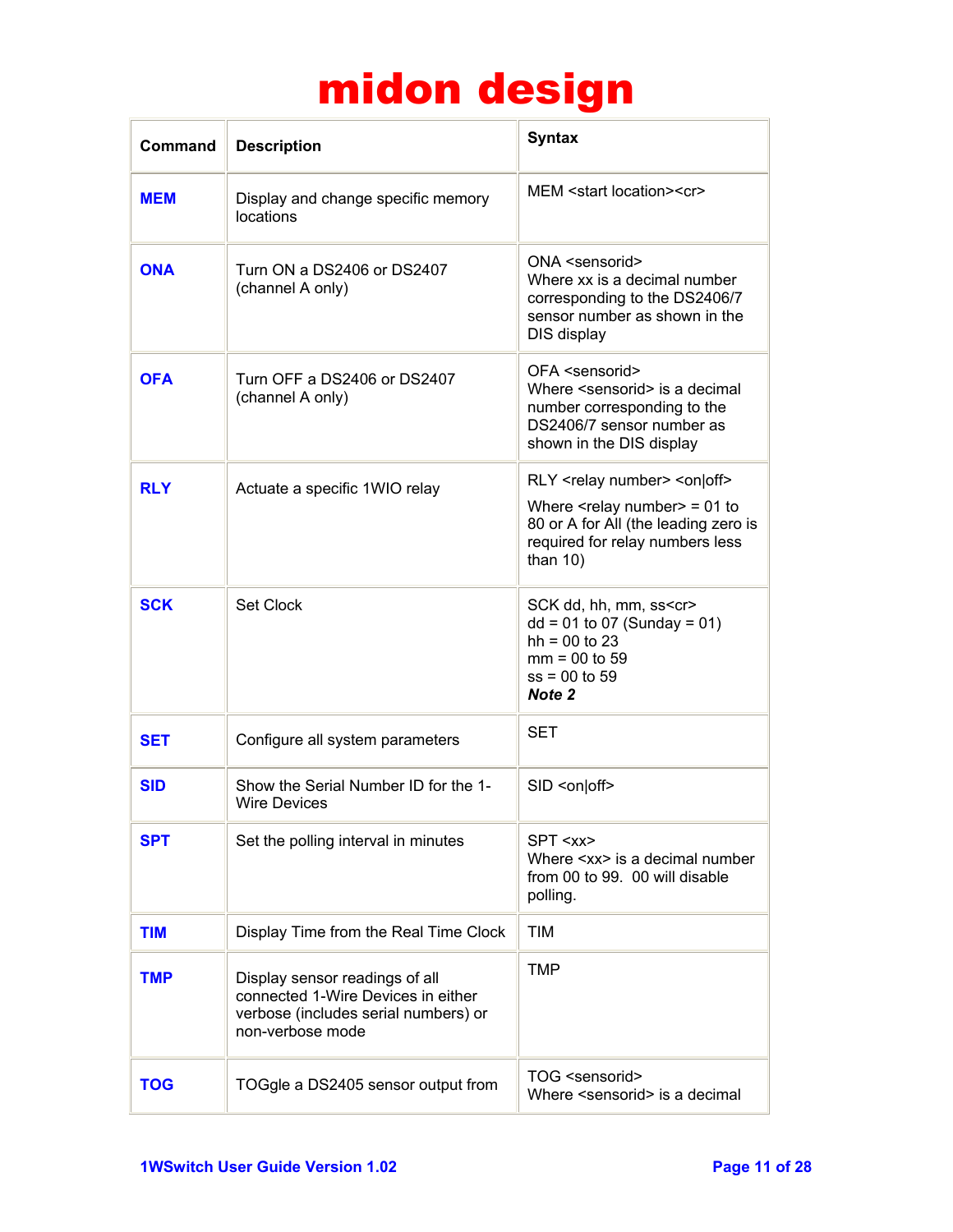| Command    | <b>Description</b>                                     | <b>Syntax</b>                                                                      |
|------------|--------------------------------------------------------|------------------------------------------------------------------------------------|
|            | on to off or from off to on                            | number corresponding to the<br>DS2405 sensor number as<br>shown in the DIS display |
| <b>VER</b> | Displays the current version of the<br>software loaded | <b>VFR</b>                                                                         |
| 777        | Performs a soft reset of 1WSwitch                      | 777                                                                                |

#### *Notes*

- *1. The <sensorid> parameter in the commands above refers to the sensor number as shown via the DIS command. Leading zeros are required. See the DIS command explanation below.*
- *2. Most commands do not require a Carriage Return (enter) following the parameter or command input. One exception is the SCK command. Commands requiring a sensor number input will require a CR if the sensor number is only a single digit.*
- *3. Command parameters are shown in angled brackets "< >". Where only certain options are permitted, they are indicated with a vertical pipe character "|".*

### **6.1. Using the SET Command**

The SET command has multiple parameters. All option parameters are also adjustable via discrete commands.

```
>set 
Poll interval = 01
Serial # Display = on
Time Display = off
OnBoard ADC Display = on
Enable INP = off
Debug = off
Set Clock (d,h,m,s): 01,14,30,00
```
#### **Poll Interval**

This parameter determines the time between sensor readings. Set to 00 to stop polling. Enter the time in decimal minutes. Use the **SPT** command to adjust only this parameter.

#### **Serial # Display**

Set this to On if you want 1WSwitch to display the 1-wire ID of all sensors. Use the **SID** command to adjust only this parameter.

#### **Time Display**

Set this to On if you want 1WSwitch to display the voltage as measured at connector J2 pin 3. Use the **DAD** command to adjust only this parameter.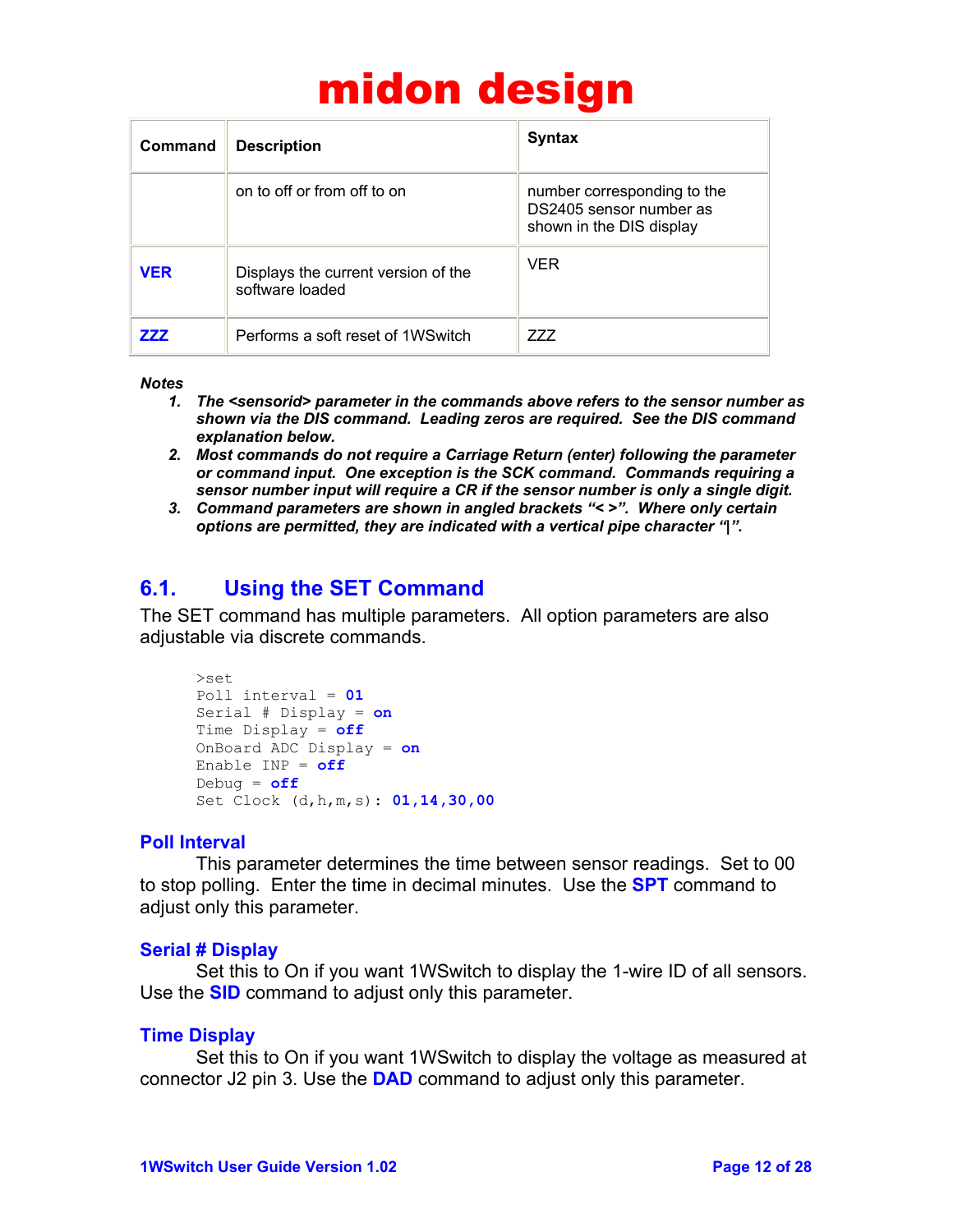#### **OnBoard ADC Display**

Set this to On if you want 1WSwitch to display the output from the onboard Analog to Digital Converter connected to pin 3 of J2 and referenced to ground on pin 4 of J2. Use the **DAD** command to adjust only this parameter.

#### **Debug**

Set this to On only if requested to by Midon Design in case troubleshooting details are required. Otherwise, your display will be corrupted with outputs that are meaningless. Use the **DEB** command to adjust only this parameter.

#### **Set Clock**

Enter the current time here as Day of week  $(01 = Sunday)$  followed by Hour, Minutes, and lastly, Seconds. Use the **SCK** command to adjust the clock at any time. Time is entered and displayed in 24 hour (military) format.

### **6.2. The DIS Display Output**

#### **Sample DIS Output**

>dis

01 C90000005F31C412 DS2406 OK P 02 4A0000005F3A1512 DS2406 OK P 03 A400000001042829 DS2408 OK P 04 7400000001044629 DS2408 OK P 05 170000002A345005 DS2405 OK P 06 4F0000002A15C405 DS2405 OK P 07 A60000002A30A405 DS2405 OK P 08 620000002A1B9C05 DS2405 OK P 09 410000002A1A3A05 DS2405 OK P 10 CC0000001FBD2605 DS2405 OK P 11 8F0000001FB60105 DS2405 OK P 12 E60000001FB82D05 DS2405 OK P 13 A20000001FB6C705 DS2405 OK P 14 290000005F365412 DS2406 OK P 15 A0000800E93A8F10 DS1820 OK P 16 3D0000004CC69826 DS2438 OK P

```
Poll interval = 01 minutes 
Serial # Display = On 
Time Display = Off 
OnBoard ADC Display = On 
Enable INP = Off 
Debuq = OffFRI 20:11:12
```
#### **6.2.1. DIS output explanations**

The DIS commands shows all sensors registered by 1WSwitch. The output shows the memory locator for the sensor, known as the sensor ID, the sensor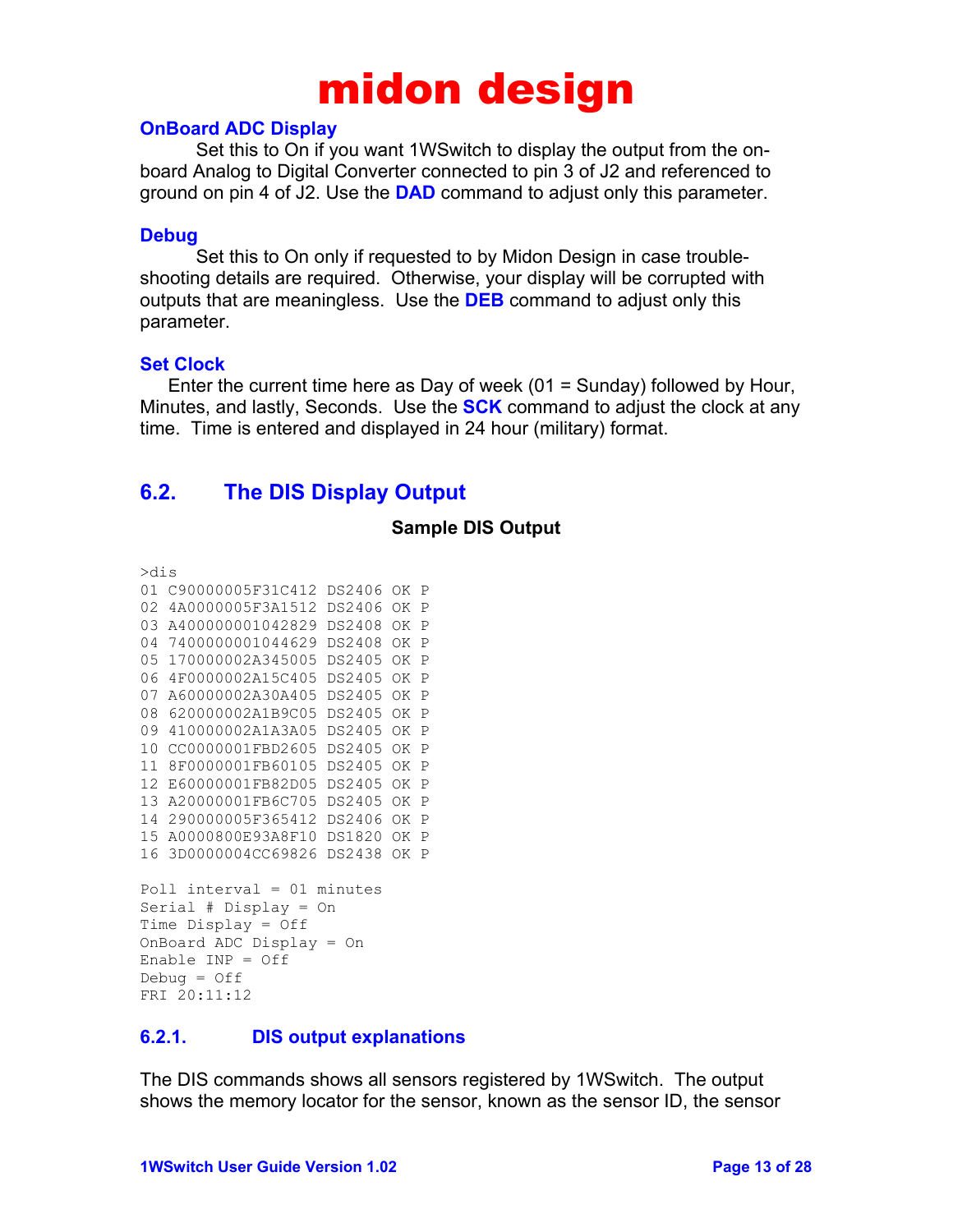serial number, which is programmed into the sensor at the factory, followed by the CRC check status and presence status.

An OK will be displayed following the Sensor ID to indicate that the Cyclic Redundancy Counter (CRC) checksum of the sensor's serial number is good. If the serial number has a bad CRC, an **NG** will be displayed. The checksum is validated during the output of the sensor display.

Following the CRC status, a **P** or **M** will be displayed to show the connectivity of the sensor. A **P** is displayed is the sensor is present, and an **M** when it is missing from the 1-Wire bus.

Following a display of the sensors installed, the output of the **DIS** display then shows the 1WSwitch settings that you entered via the **SET** command.

### **6.3. Using the EEP and MEM Commands**

These two commands provide direct access to the memory of 1WSwitch and, as such, should be used with extreme caution. After entering the command, 1WSwitch will display the contents of memory. Use the "**;**" key to advance to the next memory location, and use the "**/**" key to go to the previous memory location. Both commands will wrap around at the appropriate memory boundaries.

To change a memory location using the MEM command, enter a hexadecimal value after the memory contents are displayed. Valid inputs are from "00" to "FF". If the memory location is read-only, an "? Entry Error" error message will be displayed.

To change a memory location using the EEP command, enter a double hexadecimal value after the memory contents are displayed. Valid inputs are from "0000" to "FFFF".

In both commands, a carriage return (enter) following display of the memory contents will terminate the command.

Obviously, these commands can be potentially harmful to the operation of 1Wswitch if not used properly. Midon Design recommends that the **EEP** and **MEM** commands only be used under guidance from our support staff.

### **6.4. TMP Output Display**

The **TMP** output and polled output displays are identical. An example is shown below.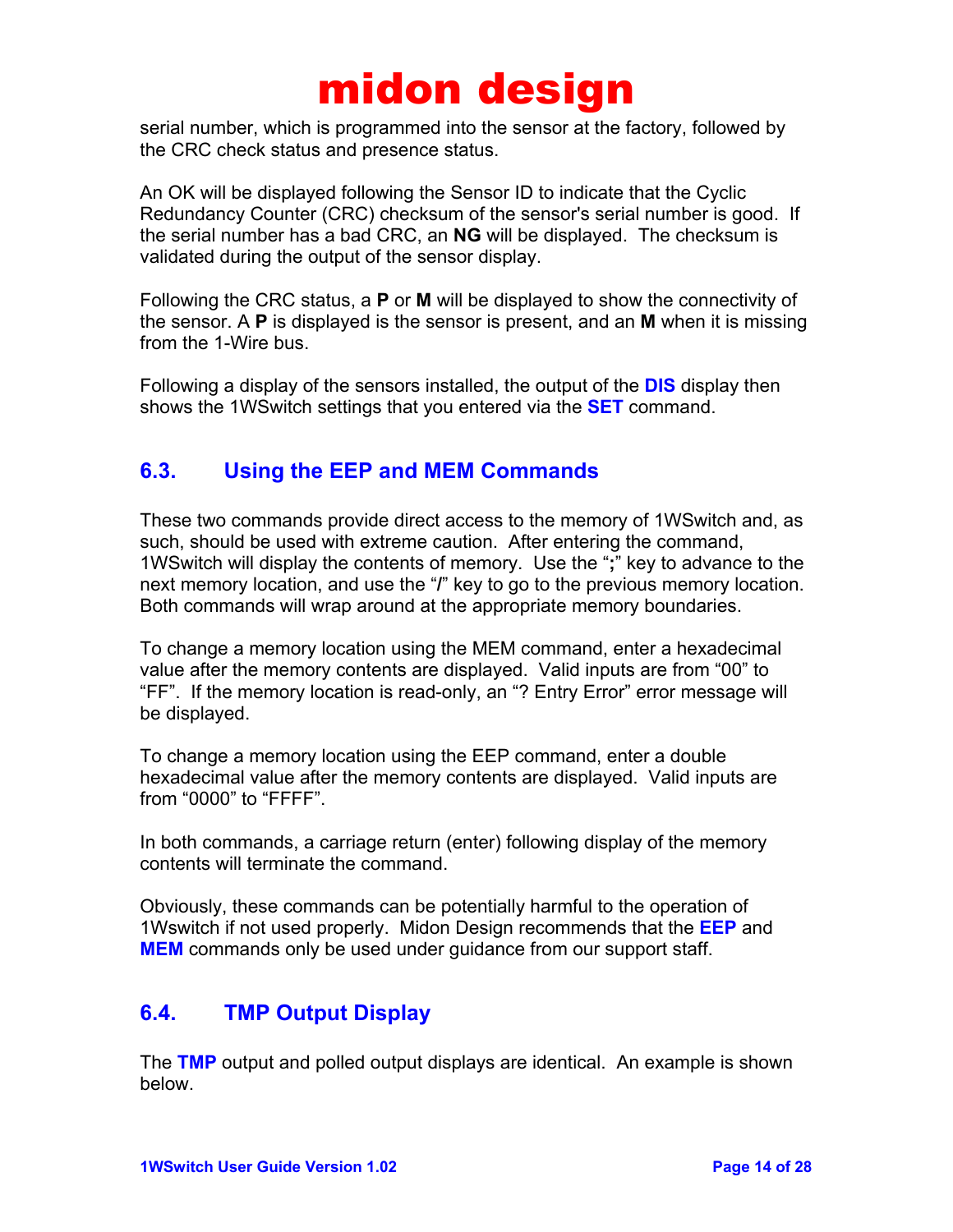```
FRI 08:10:41 
Reading Sensors... 
Switch #01[C90000005F31C412]=Off 
Switch #02[4A0000005F3A1512]=On 
Switch #05[170000002A345005]=Off 
Switch #06[4F0000002A15C405]=On 
Switch #07[A60000002A30A405]=Off 
Switch #08[620000002A1B9C05]=Off 
Switch #09[410000002A1A3A05]=On 
Switch #10[CC0000001FBD2605]=Off 
Switch #11[8F0000001FB60105]=Off 
Switch #12[E60000001FB82D05]=Off 
Switch #13[A20000001FB6C705]=On 
Switch #14[290000005F365412]=On 
J2 Pin 3 Voltage = 00.42V 
Voltage #16[3D0000004CC69826]=01.89V 05.22V 01mV 
>
```
The output starts with a time reading, followed by switch status, 1WIO input status (if enabled by the EIN command), DS2438 voltage sensor status and onboard ADC voltage (if enabled by the DAD command).

The first voltage reading displayed for a DS2438 voltage sensor is always the external voltage from the DS2438 input. This is followed by the VDD voltage and lastly by the DS2438 "current" sensor voltage, which corresponds to current depending on what value of resistor is connected across the current terminals of a DS2438.

**Note: the time is always displayed once per minute, on the minute, except during a polling interval or TMP display, or if disabled by the DTI Off command. See the explanation of the DTI command.** 

### **6.5. Missing Sensor Display**

1WSwitch continuously polls for the presence of all sensors that have been registered via the **INI** command, in other words, for sensors that are known to 1WSwitch. If any of the sensors are detected as missing, the following display will result:

```
>MON 09:52:34 
Missing Sensor #06 [4F0000002A15C405]
```
When the sensor is re-connected, the display will look like this:

```
>MON 09:57:01 
Restored Sensor #06 [4F0000002A15C405]
```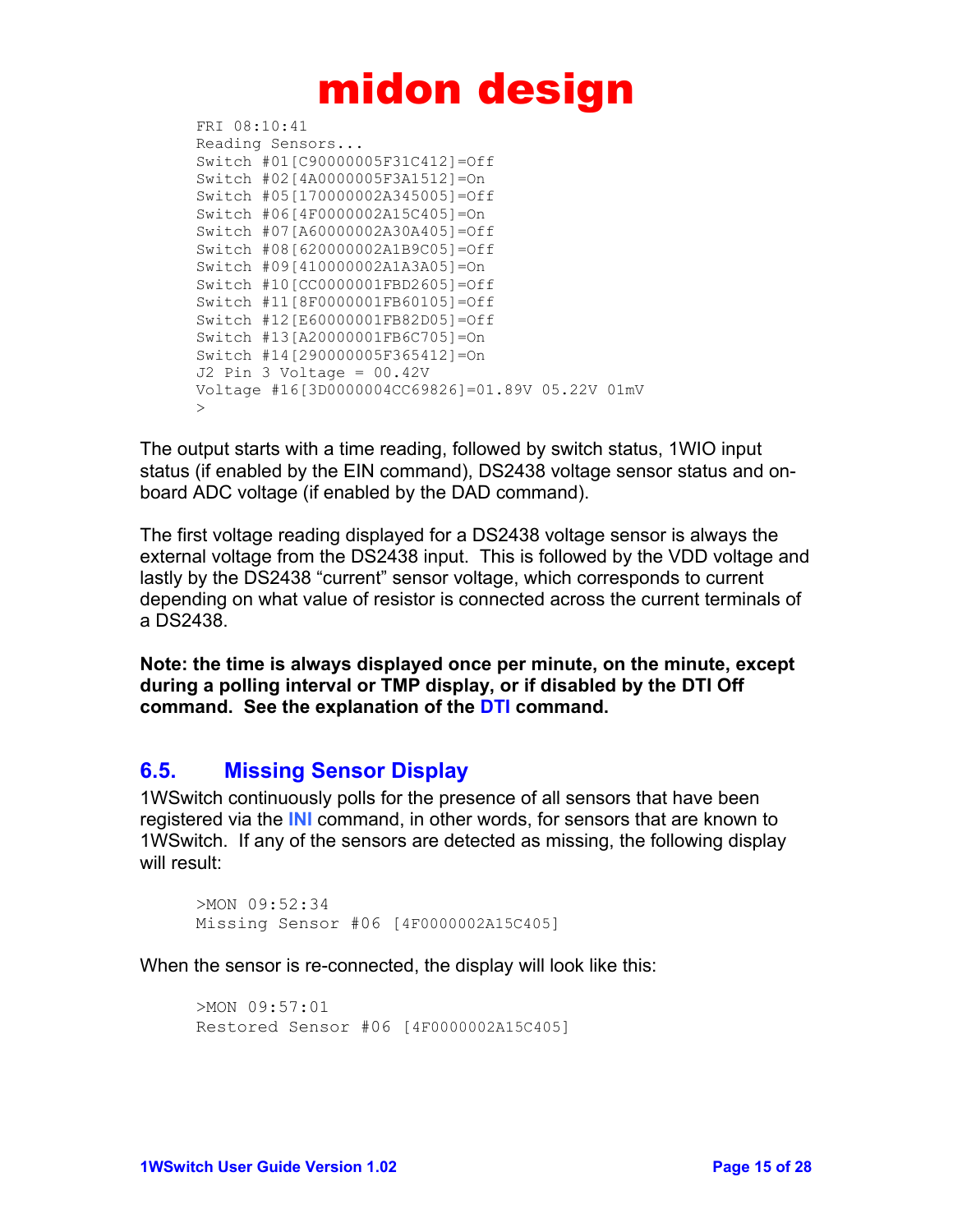Polling of sensors is done sequentially and very fast (milliseconds per sensor). The more sensors that are equipped, however, the more time it will take for 1WSwitch to recognize a missing or re-added sensor.

### **6.6. Options**

#### **6.6.1. On Board ADC Display (DAD)**

The DAD (Display A to D) option is to enable or disable the on-chip voltage sensor (Analog to Digital Converter, or ADC). The command **DAD on** enables the display and **DAD off** disables the display.

The on-board ADC is available on pin 3 of J2 and referenced to the ground pin available as pin 4 of J2. Be careful with connections to this ADC input. *Note: you are connecting directly to the processor, and input voltages greater than 5 volts, or less than –0.6 volts, will damage the processor pin and possibly the processor itself.*

Activating the display results in the following kind of display during a Polling interval:

```
\geqFRI 08:10:41 
Reading Sensors... 
Switch #01[C90000005F31C412]=Off 
Switch #02[4A0000005F3A1512]=On 
Switch #05[170000002A345005]=Off 
Switch #06[4F0000002A15C405]=On 
Switch #07[A60000002A30A405]=Off 
Switch #08[620000002A1B9C05]=Off 
Switch #09[410000002A1A3A05]=On 
Switch #10[CC0000001FBD2605]=Off 
Switch #11[8F0000001FB60105]=Off 
Switch #12[E60000001FB82D05]=Off 
Switch #13[A20000001FB6C705]=On 
Switch #14[290000005F365412]=On 
J2 Pin 3 Voltage = 00.42V 
Voltage #16[3D0000004CC69826]=01.89V 05.22V 01mV 
>
```
#### **6.6.2. Once Per Minute Time Display (DTI)**

The DTI (Display TIme) option is used to enable or disable the once-per-minute time display. The command **DTI on** enables the regular time display.

#### **6.6.3. Enable DS2408 Input Poll (EIN)**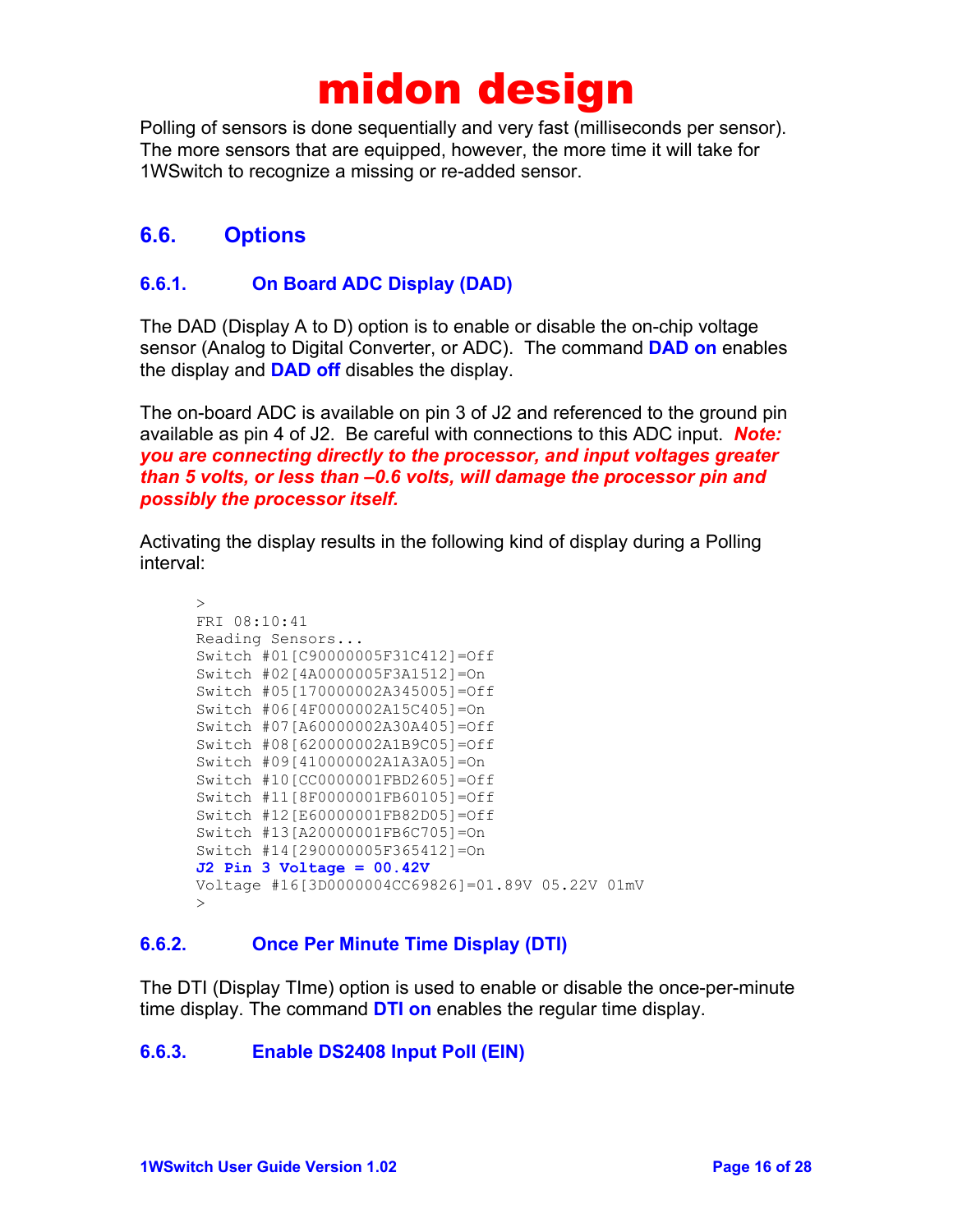The EIN (Enable INput) option enables or disables a regular poll of one DS2408 connected on the 1-Wire bus, the one with the lowest sensorid. Setting EIN off is generally only required for users of MD2088 LED displays, which uses a DS2408 to drive the LED's, since the normal poll of a DS2408 will set the high order bits (4 to 7) of the DS2408 and corrupt the LED display for those bits. Setting EIN Off is done to permit reading of the input ports (4 to 7) of the 1WIO sensor since clearing those bits would normally result in false readings. This option has no affect on the **INP** command and as a result, user's with MD2088 displays will experience corruption of their LED displays if the **INP** command is used. The command **EIN on** will enable regular polling of the 1WIO inputs during a poll cycle.

#### **Table 2 EIN Settings Recommended**

| <b>1WIO Used</b>      | <b>Recommended EIN Setting</b> |
|-----------------------|--------------------------------|
| MD2083 4 Relay Output | Not important                  |
| MD2084 4 Input        | On                             |
| MD2088 8 LED Ouput    | ∩ff                            |

### **6.7. DS2408 Based Relay and LED Usage**

1WSwitch software has the ability to actuate relay modules based on the DS2408 port expander chip from Dallas/Maxim. One such module is the Midon Design 1WIO.

The 1WSwitch supports up to 40 1WIO relay modules (MD2083) and the **RLY** command input then actuates those relays (numbered from 01 to 80). Relay numbers 01 to 04 are for the first connected 1WIO module, relay numbers 05 to 08 are for the second, and so on. Note that the leading zero for the relay number is required.

The **LED** command works the same way as the **RLY** command except that there are 8 LED's per 1WIO acted on instead of 4 relays per 1WIO. Up to 10 1WIO LED units are supported for a total of 80 LED's. Remember to set EIN OFF when using a 1WIO LED Module.

The **RLYA<on|off>** command will affect all connected 1WIO relays, and/or all connected LED modules.

```
>rly01on 
Relay Group #01=On,Off,Off,Off
```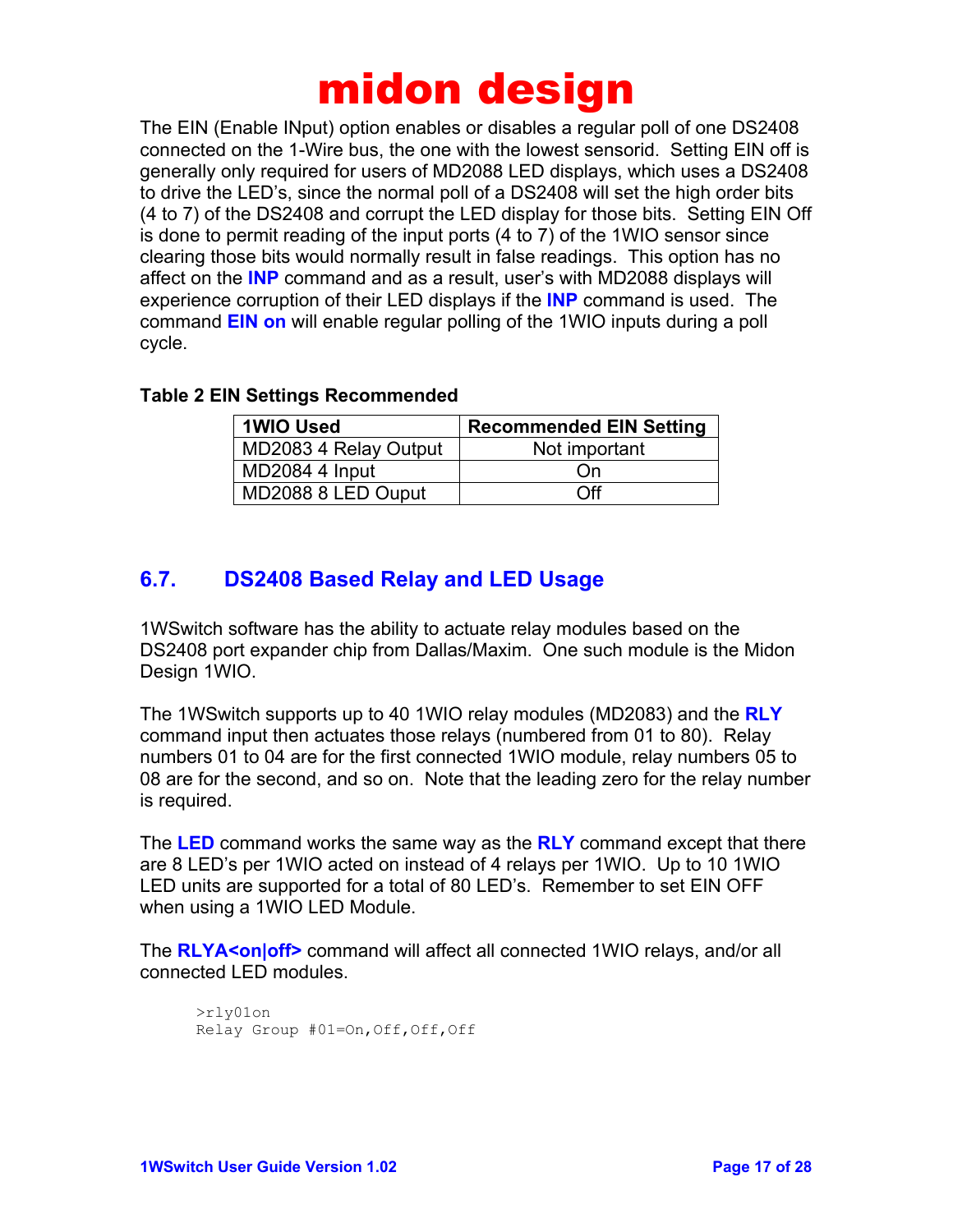### **7. J5 Usage**

J5 is an RJ-12 connector, which is equivalent to a phone connector, except that it has 6 pins instead of just 4 (or 2). J5 is connected to the One Wire bus and can be used for adding connectivity to One Wire busses configured for RJ-11/12 connection.

The pin-out of the J5 connector is shown in Figure 4.



**Figure 4 Connector J5 RJ-12 Pin-out** 

Pin 1 is derived from the power supply feeding 1WSwitch. It is DC rectified, so it will not matter if your power supply is AC only.

#### *Please note that this pin-out may be different than that of your 1-Wire*

*sensors*. At one time, there was no established standard pin-out for the RJ-12 wiring and, as a result, different manufacturers have chosen to use the pins in various ways. The common pins (DQ and Ground) have remained the same for all manufacturers, however, as of the time of writing this manual. These pins are shown **in color** in the table below. Some of the published pin-outs available today are shown in the table below. Please take caution in connecting up your 1- Wire sensor to 1WSwitch to avoid damaging the sensor.

| <b>Device</b>                                           | Pin <sub>1</sub> | Pin <sub>2</sub> | Pin <sub>3</sub> | Pin <sub>4</sub> | Pin <sub>5</sub> | Pin <sub>6</sub> |
|---------------------------------------------------------|------------------|------------------|------------------|------------------|------------------|------------------|
| Dallas/Maxim wiring standard (published<br>Oct 2001)    | $+5VDC$          | <b>GND</b>       | DQ.              | <b>GND</b>       | N/C              | DC Supply        |
| Midon Design MD2004 TEMP05                              | N/C              | +5VDC            | <b>DQ</b>        | <b>GND</b>       | N/C              | N/C              |
| Midon Design MD2104 1WSwitch                            | DC<br>Supply     | +5VDC            | DQ.              | <b>GND</b>       | N/C              | N/C              |
| Midon Design MD2204 LOG08                               | DC.<br>Supply    | +5VDC            | DQ.              | <b>GND</b>       | N/C              | N/C              |
| Midon Design MD3009 Temp Sensor                         | N/C              | +5VDC            | <b>DQ</b>        | <b>GND</b>       | N/C              | N/C              |
| Midon Design MD3020x Temp and<br><b>Humidity Sensor</b> | DC.<br>Supply    | +5VDC            | DQ.              | <b>GND</b>       | N/C              | N/C              |

#### **Table 3 RJ-12 Pin-outs in use**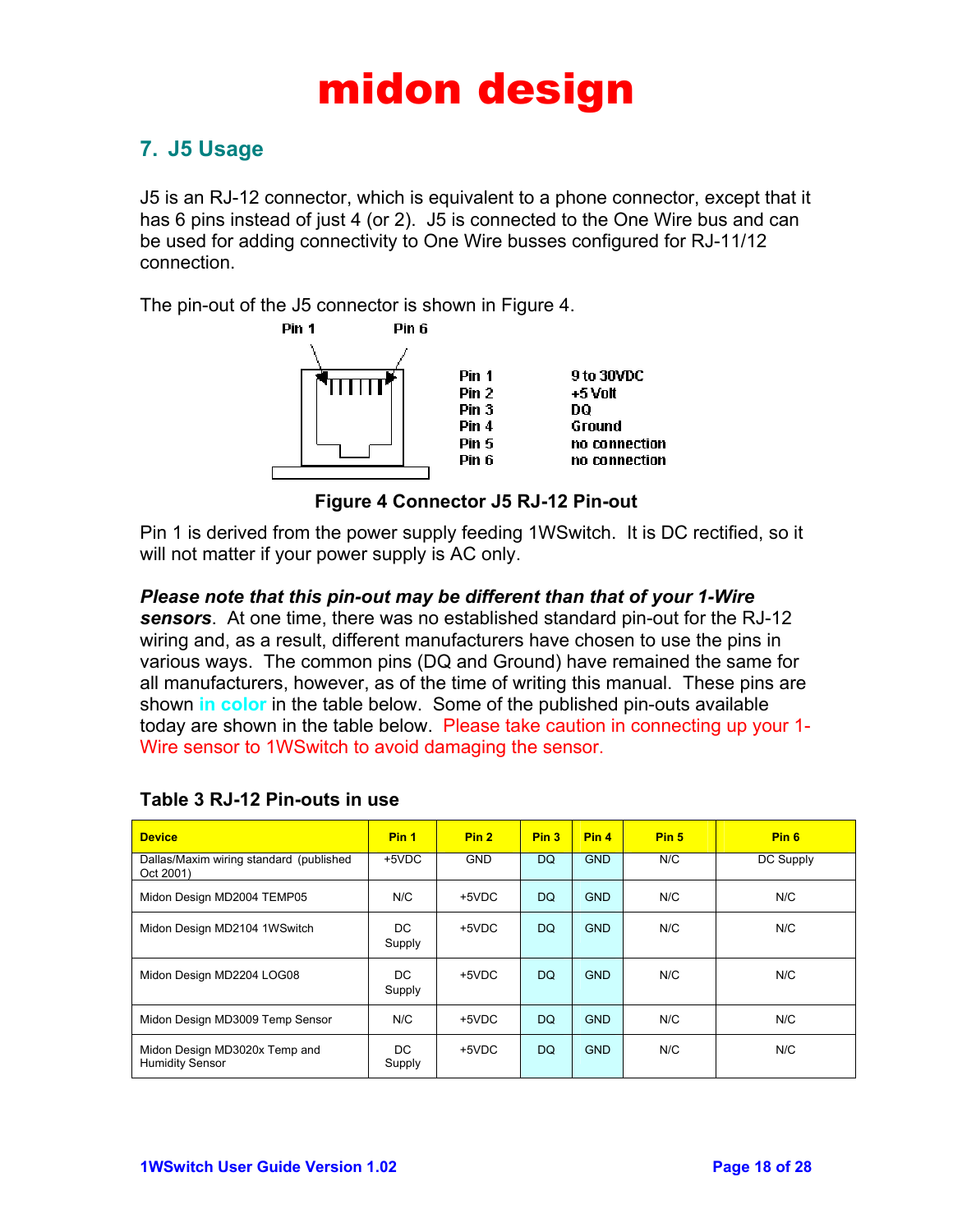| midon design |
|--------------|
|--------------|

| <b>Device</b>                                                                             | Pin <sub>1</sub> | Pin <sub>2</sub> | Pin <sub>3</sub> | Pin <sub>4</sub> | Pin <sub>5</sub>    | Pin <sub>6</sub> |
|-------------------------------------------------------------------------------------------|------------------|------------------|------------------|------------------|---------------------|------------------|
| Midon Design MD208x Relay and LED<br>Sensor (1WIO)                                        | DC<br>Supply     | +5VDC            | <b>DQ</b>        | <b>GND</b>       | N/C                 | N/C              |
| Simon Atkins' Hub (shown for reference<br>only. 1WSwitch does not support this<br>device) | +5VDC            | <b>DC Supply</b> | DQ.              | <b>GND</b>       | <b>DC Supply</b>    | <b>GND</b>       |
| AAG TAI8550 Combo Switch                                                                  | +5VDC            | <b>GND</b>       | <b>DQ</b>        | <b>GND</b>       | N/C                 | N/C              |
| AAG TAI8520 Temp Sensor                                                                   | +5VDC            | <b>GND</b>       | DQ.              | <b>GND</b>       | N/C                 | N/C              |
| AAG V3 1-Wire Weather Station                                                             | N/C              | +5VDC            | <b>DQ</b>        | <b>GND</b>       | <b>GND</b>          | N/C              |
| AAG TAI8540A Humidity Sensor                                                              | N/C              | N/C (GND?)       | <b>DQ</b>        | <b>GND</b>       | <b>N/C (+5VDC?)</b> | N/C              |
| AAG TAI8555 Latch Relay                                                                   | N/C              | <b>GND</b>       | DQ.              | <b>GND</b>       | N/C                 | N/C              |
| AAG TAI8585 Counter Kit                                                                   | N/C              | N/C              | DQ.              | <b>GND</b>       | N/C                 | N/C              |
| AAG DS9097U-S09-X                                                                         | N/C              | <b>GND</b>       | <b>DQ</b>        | <b>GND</b>       | $+5V$               | N/C              |

The table entries shown in red above indicate pin configurations that may damage 1WSwitch or the connected sensor.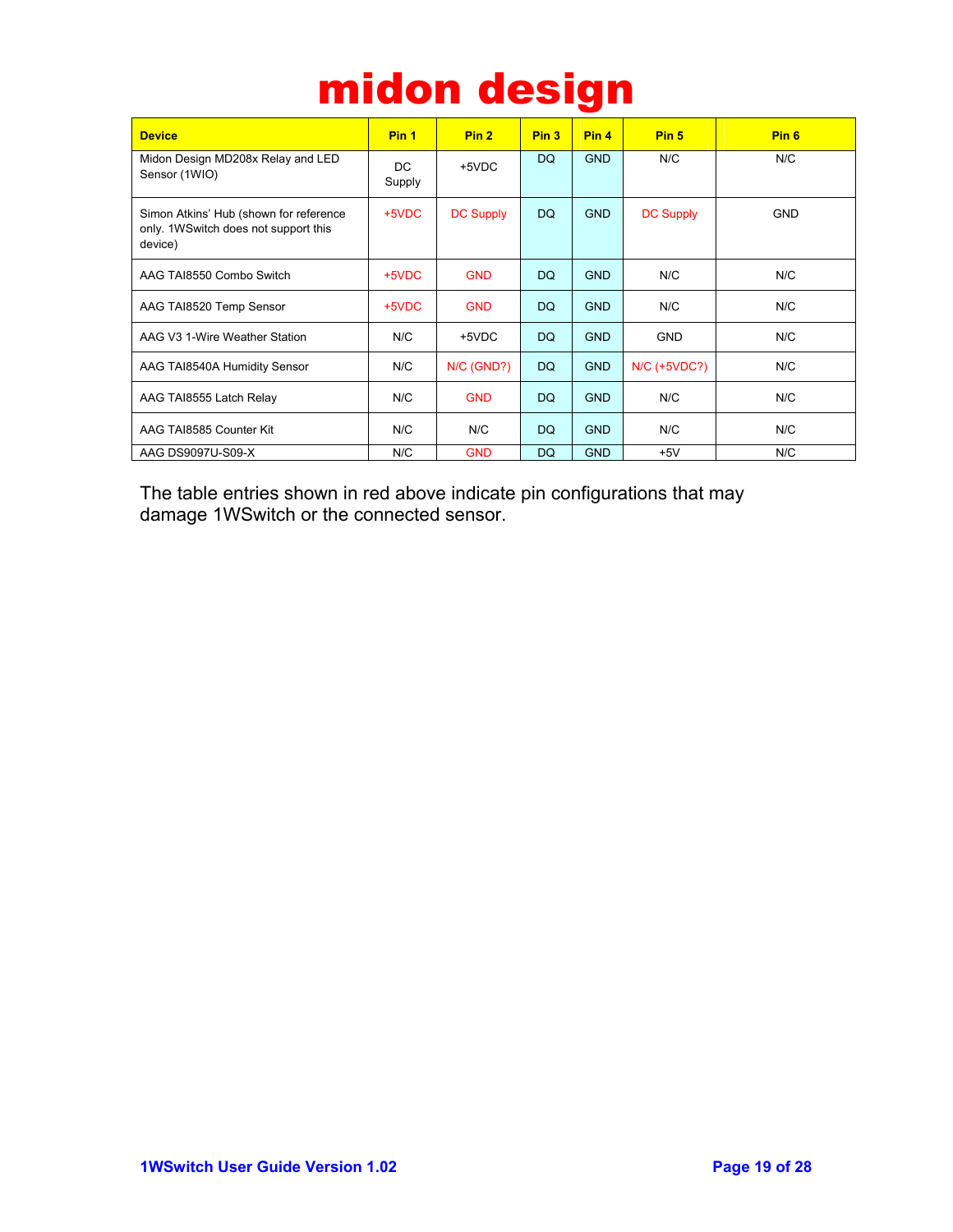### **8. Software Change History**

#### **Table 4 1WSwitch Software History**

| <b>Version</b> | Date | <b>Major Changes from Previous Loads</b>            |  |  |  |
|----------------|------|-----------------------------------------------------|--|--|--|
| 1.02           |      | 11/17/2008   • Minor glitch in INI command          |  |  |  |
|                |      | • Added "Found" message to INI output               |  |  |  |
| 1.01           |      | 10/12/2008   • Final production version of software |  |  |  |

### **8.1. Upgrading 1WSwitch Software**

Midon Design strives to continue to add value to the 1WSwitch product and, as a result, we release new features to the 1WSwitch software from time to time. Upgrading 1WSwitch is easy. Software updates can be ordered from our web pages. Upon receipt of your new chip containing the upgraded software, return the original chip to Midon Design and cite the order number. If we receive the device back within 30 days of the upgrade order, we will credit your PayPal account with half the price of the upgrade, less shipping costs. Alternatively, you can apply that credit towards a future purchase from Midon Design.

### **8.2. Upgrade Instructions**

#### **1. Remove power from the 1WSwitch!**

- 2. Using a small screw-driver, or similar tool, gently remove U1, the 68HC908KX8 micro-controller, by inserting the screw-driver between the micro-controller and the DIP socket that it is inserted to. The location of U1 is shown in Figure 5.
- 3. Make sure that you are grounded, or adequately static free, and then insert the new micro-controller into the socket. Care should be taken to observe the correct polarity. The end of the micro-controller with a small notch, or a dot in the left corner, should be positioned to be close to the J1 connector as per the diagram below.
- 4. Make sure that all micro-controller pins are seated in the socket. Check for pins that may have bent inwards.
- 5. Restore power to 1WSwitch.
- 6. Enjoy your new features.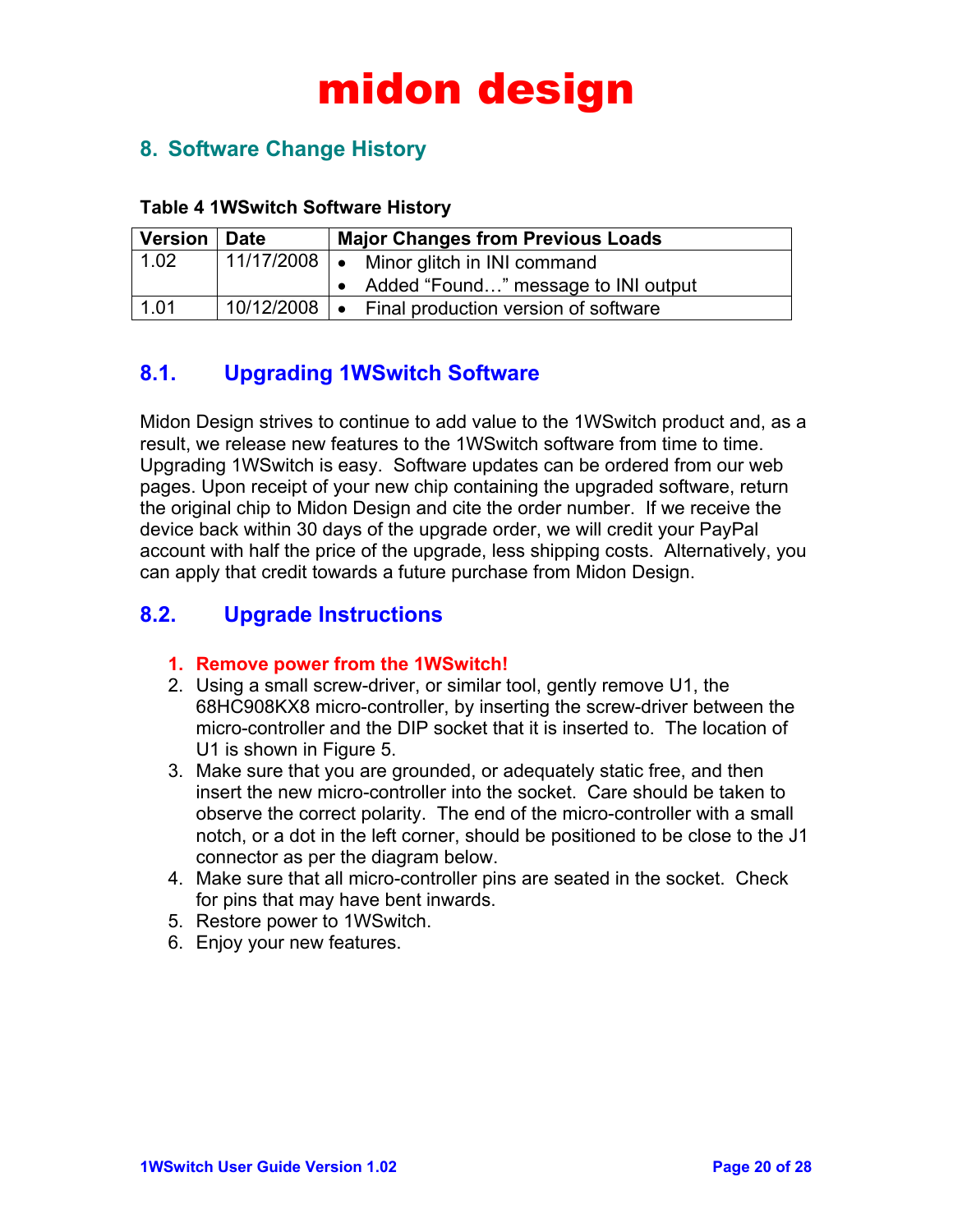The following figure shows the location for installing the new processor, U1.



**Figure 5 1WSwitch Top View**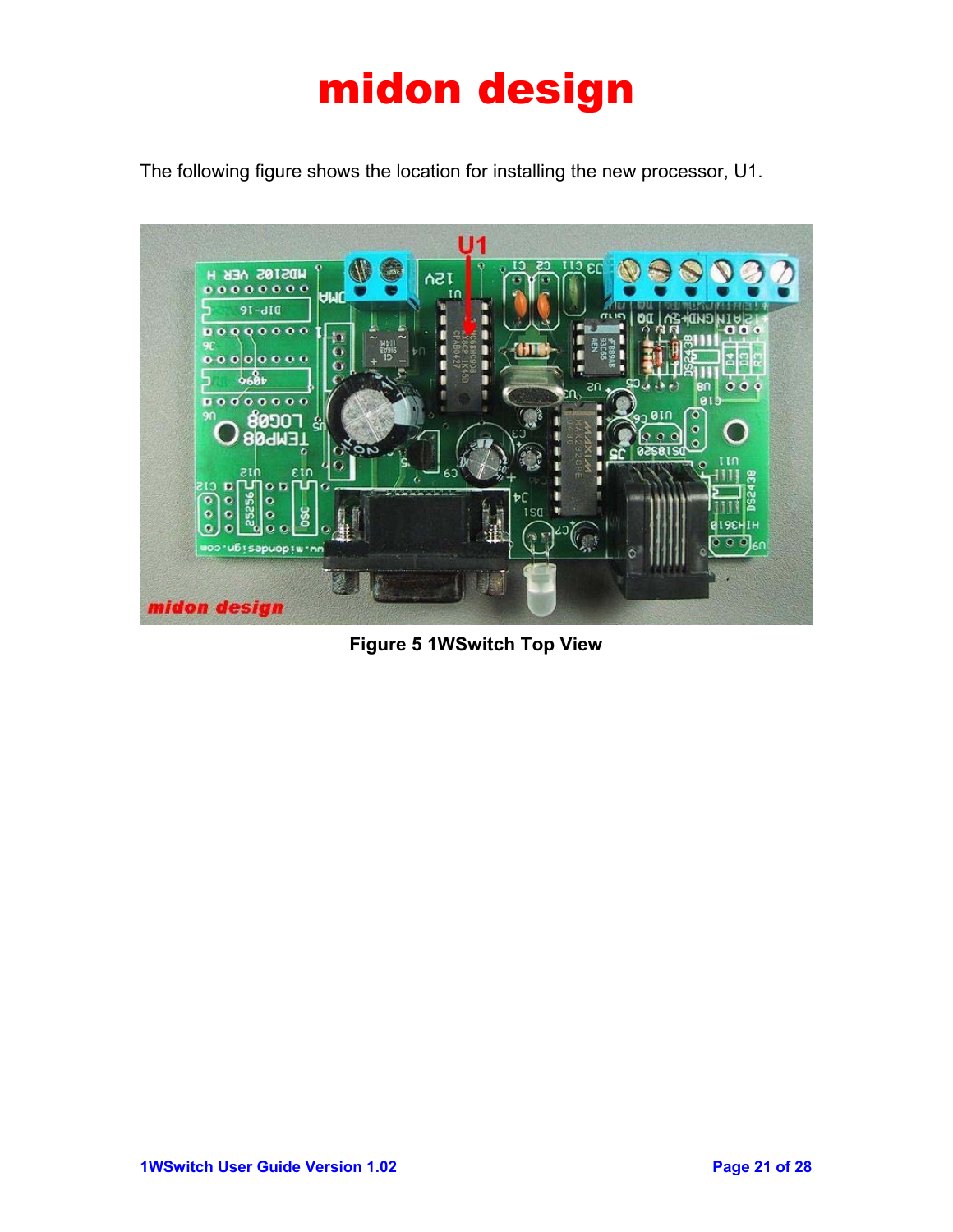### **9. Trouble-Shooting Problems with 1WSwitch**

The most common problems associated with using 1WSwitch are listed in the following table. If these instructions do not result in better results with your 1WSwitch, please feel free to contact Midon Design at support@midondesign.com. We would be more than happy to assist you.

| <b>Problem</b>                                                                                 | <b>Possible Causes</b>                                                                                                                                                                               |
|------------------------------------------------------------------------------------------------|------------------------------------------------------------------------------------------------------------------------------------------------------------------------------------------------------|
| I cannot display 1WS witch output on<br>my PC                                                  | Ensure that you are connected with the<br>proper settings (9600 bps, no parity)<br>and that you are using a straight-<br>through, not a null-modem, serial cable                                     |
| I cannot see what I type on Hyperterm                                                          | This is normal for Hyperterm versions<br>that come pre-packaged with some<br>versions of Windows. Upgrade to a<br>commercial version of Hyperterm or<br>use different terminal emulator<br>software. |
| I added a new sensor and now all I get<br>is "OW Bus Error" messages                           | Your sensor is probable reversed on<br>the 1-Wire bus, OR, there is a short on<br>the bus. Check your wiring.                                                                                        |
| I was able to add a new sensor but all I<br>get is "???" readings from it.                     | Check your 1-Wire bus wiring. You<br>may need to add a 100 ohm resistor in<br>series with a new leg of bus that you<br>added.                                                                        |
| I removed a sensor from my wiring and<br>now all I get is "???" readings from it.              | Delete the sensor (use the DEL<br>command) to eliminate the ???<br>readings.                                                                                                                         |
| I have a MD2088 LED display and<br>LED's 5 to 8 turn on by themselves<br>and will not turn off | Disable DS2408 input polling via the<br><b>EIN OFF command</b>                                                                                                                                       |

#### **Table 5 Common 1WSwitch Problems and Resolutions**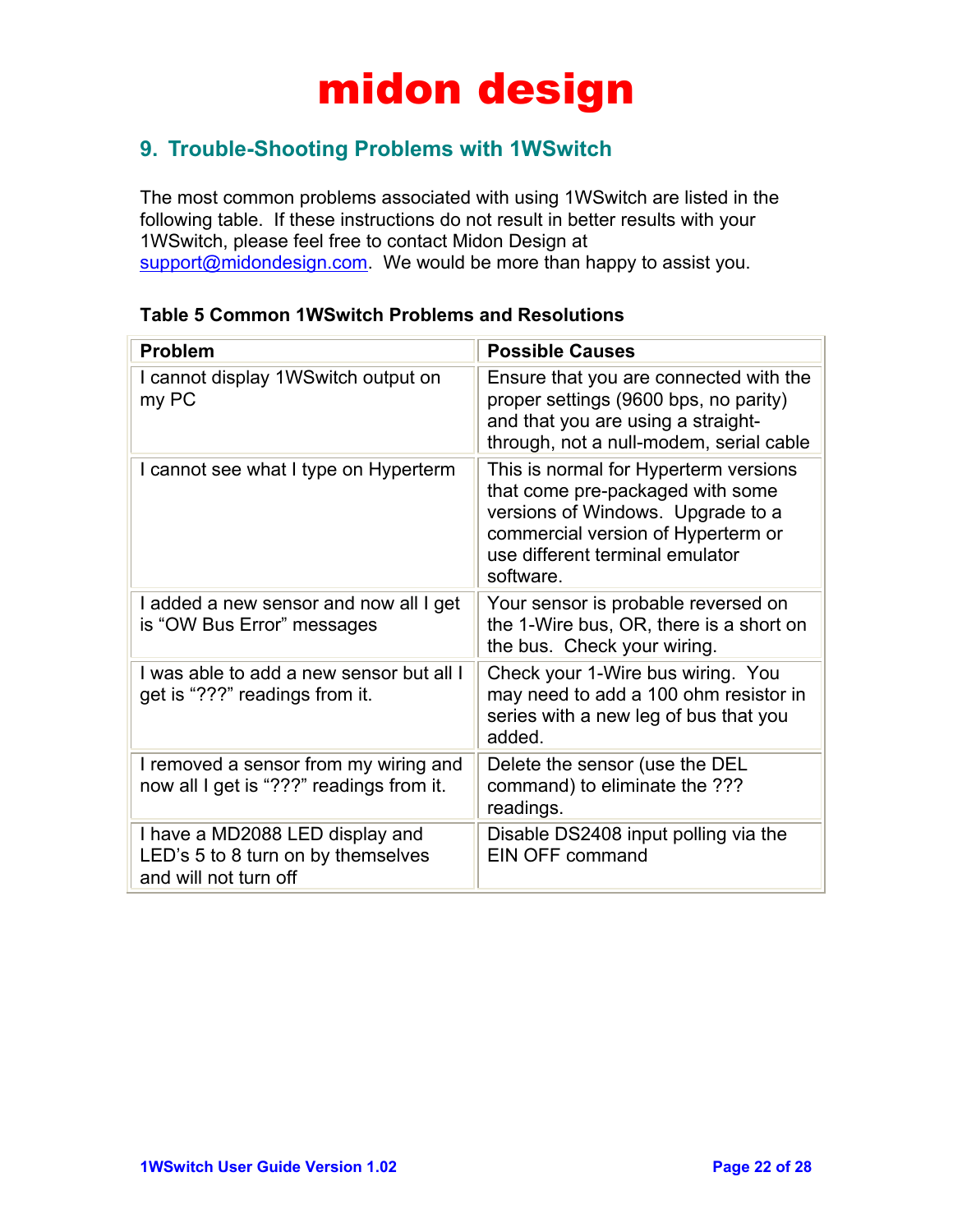### **10. Error Messages**

#### **Table 6 1WSwitch Error Messages**

| <b>Message</b>       | <b>Description</b>                                                                                                                                                                               |
|----------------------|--------------------------------------------------------------------------------------------------------------------------------------------------------------------------------------------------|
| ? Entry error        | You have made a syntax error in entering a command or a<br>parameter                                                                                                                             |
| ! Memory is full     | You tried to add more than 60 1-wire devices via the INI<br>command. 1WS witch has sufficient memory for only 60<br>unique 1-Wire device ID's.                                                   |
| Not installed        | 1WS witch could not communicate to the device that you<br>were trying to access. Check your 1-Wire bus wiring, or<br>make sure that you are specifying the correct sensor<br>number.             |
| OW bus error         | Common to any 1-wire bus read operation. This error<br>indicates that something is preventing the bus from<br>changing state. Typical causes include shorts on the bus, or<br>a reversed sensor. |
| ? Input Timeout      | A parameter was not received in response to a command<br>within 1 minute.                                                                                                                        |
| ? Device Write Error | Only issued when communication with a DS2408 fails. Try<br>the command again. If it persists, you may have a 1-Wire<br>bus wiring problem.                                                       |

#### **Table 7 Reset Type Messages**

| <b>Reset Type</b><br>(hex) | <b>Cause of Reset</b>                                                                                                        |
|----------------------------|------------------------------------------------------------------------------------------------------------------------------|
| 02                         | Low voltage – the power supply fell below spec                                                                               |
| 04                         | Monitor Mode reset entry – should never be seen                                                                              |
| 08                         | Illegal Address – something in the software caused access to an illegal<br>address. Contact Midon Design                     |
| 10                         | Illegal Op Code reset – something in the code happened. If this was not<br>the result of a ZZZ command, contact Midon Design |
| 20                         | Watchdog timeout. The software was busied out with something. If this<br>occurs too frequently, contact Midon Design         |
| 40                         | User reset - you issued a ZZZ command                                                                                        |
| 80                         | Power on reset – a normal entry                                                                                              |

Binary combinations of the types above are possible and normal. For example, a power up reset will usually result in a type 82 message (Power on reset plus low voltage reset) and a ZZZ reset will result in a type 50 message.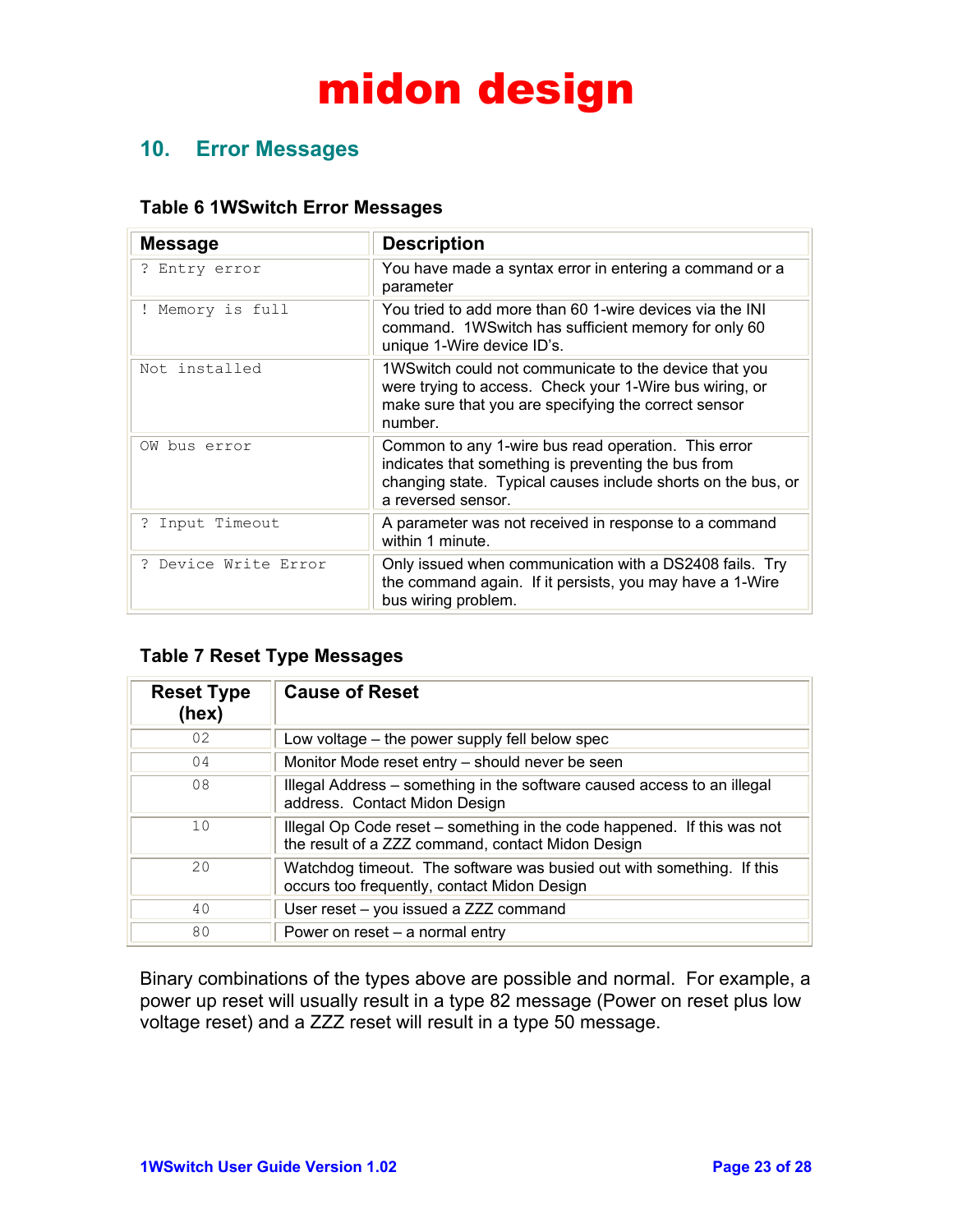

### **11. 1WSwitch Schematic**

**Figure 6 1WSwitch Schematic** 

Figure 6 shows all components as equipped on a 1WSwitch. The PCB also has mounting connections for an optional DS2438 that can be used as a voltage sensor for external voltages (from zero to 5Volts) through the AIN connection on J3.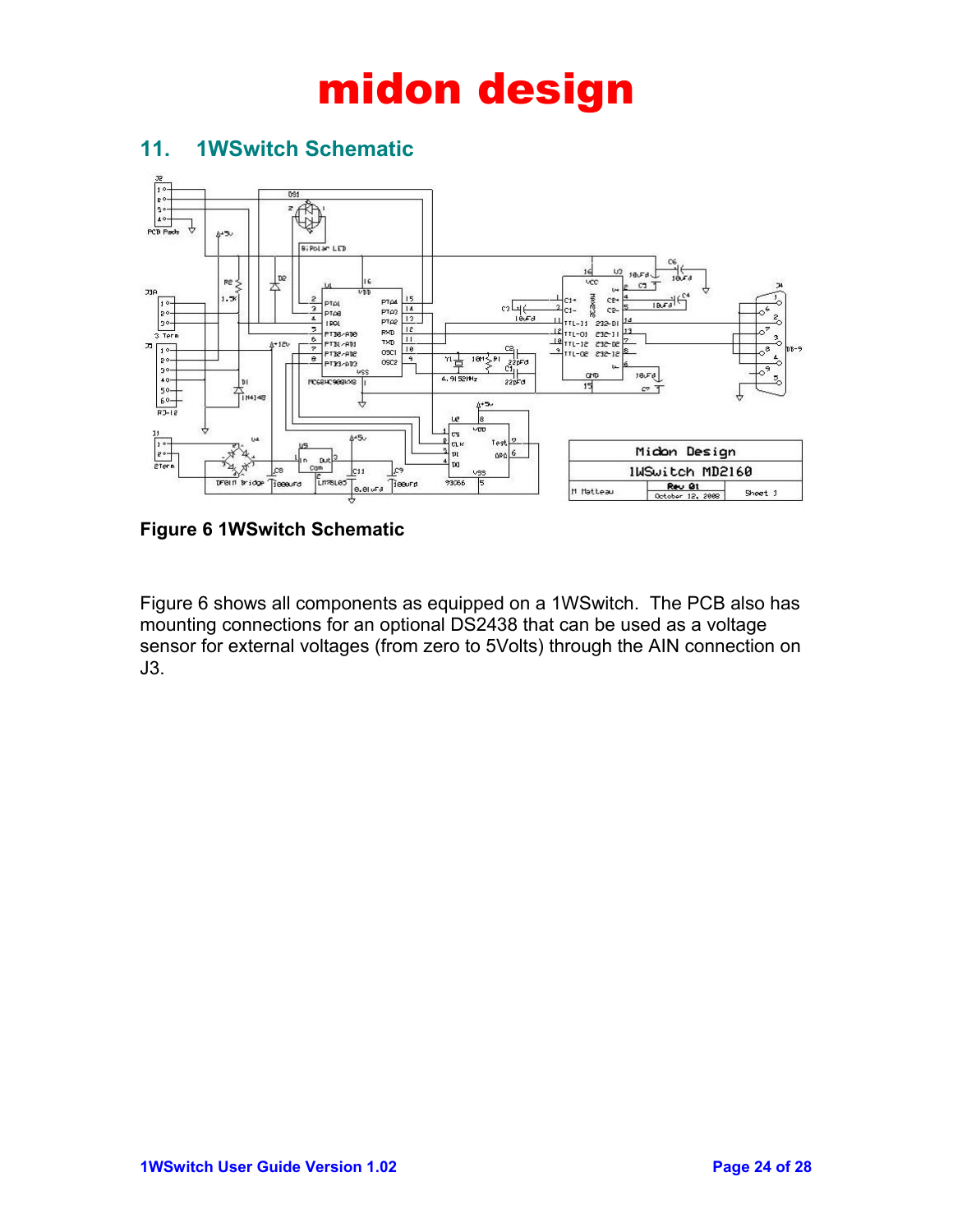NC<br>NC

 $NC$ 

### **12. 1-Wire Sensors**



**BOTTOM VIEW** 

**TOP VIEW** 

#### PIN DESCRIPTION TSOC

| $Pin 1 - Ground$ |                | Pin 1 - Ground      |
|------------------|----------------|---------------------|
| $Pin 2 - Data$   | $Pin 2 - Data$ |                     |
| $Pin 3 - PIO$    | $Pin 3 - PIO$  |                     |
| $Pin 4 - Ground$ |                | Pin 4-6 -No Connect |

#### **Figure 7 DS2405 Pinout**



**BOTTOM VIEW** 

#### **PIN DESCRIPTION**

|                  | <b>TO-92</b> | <b>TSOC/CSP</b> |
|------------------|--------------|-----------------|
| Pin 1            | Ground       | Ground          |
| Pin <sub>2</sub> | Data         | Data            |
| Pin <sub>3</sub> | PIO-A        | PIO-A           |
| Pin 4            |              | $V_{cc}$        |
| Pin <sub>5</sub> |              | NC.             |
| Pin 6            |              | PIO-B           |

#### **Figure 8 DS2406 & DS2407 Pinout**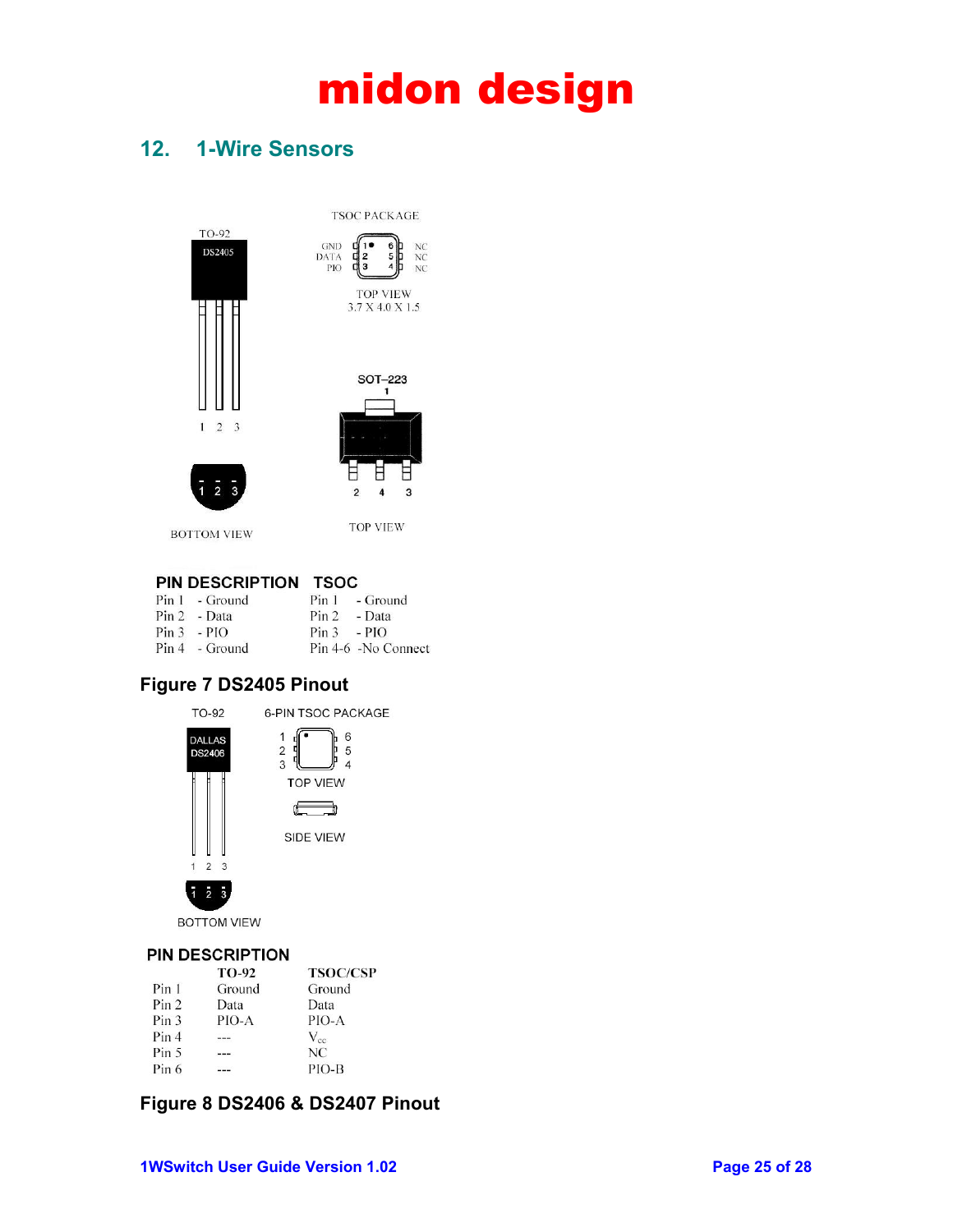

#### **Figure 9 DS2408 Pinout**



DS2438Z, DS2438AZ 8-Pin SOIC (150-mil)

#### **PIN DESCRIPTION**

| DO           |                | Data In/Out                     |
|--------------|----------------|---------------------------------|
| <b>VAD</b>   | <b>College</b> | General A/D input               |
| <b>MAGES</b> |                | $D_{\alpha}$ them around months |

- $V_{\text{SENS+}}$  Battery current monitor input  $(+)$
- V<sub>SENS</sub>. Battery current monitor input (-)
- VDD Power Supply (2.4V to 10.0V)
- GND Ground  $NC$ - No connect

#### **Figure 10 DS2438 Pinout**

### **Table 8 Midon Design – Available/Compatible Sensors**

| <b>Midon Part Number</b> | <b>Description</b>          |
|--------------------------|-----------------------------|
| MD3014                   | <b>DS2405 Switch Sensor</b> |
| MD3023                   | <b>DS2406 Switch Sensor</b> |
| MD2083                   | 1WIO 4 Relay Output         |
| MD2084                   | 1WIO 4 Input                |
| <b>MD2088</b>            | 1WIO 8 LED Output           |
| MD3020E                  | <b>Humidity Sensor</b>      |
|                          | (humidity will display as   |
|                          | voltages only)              |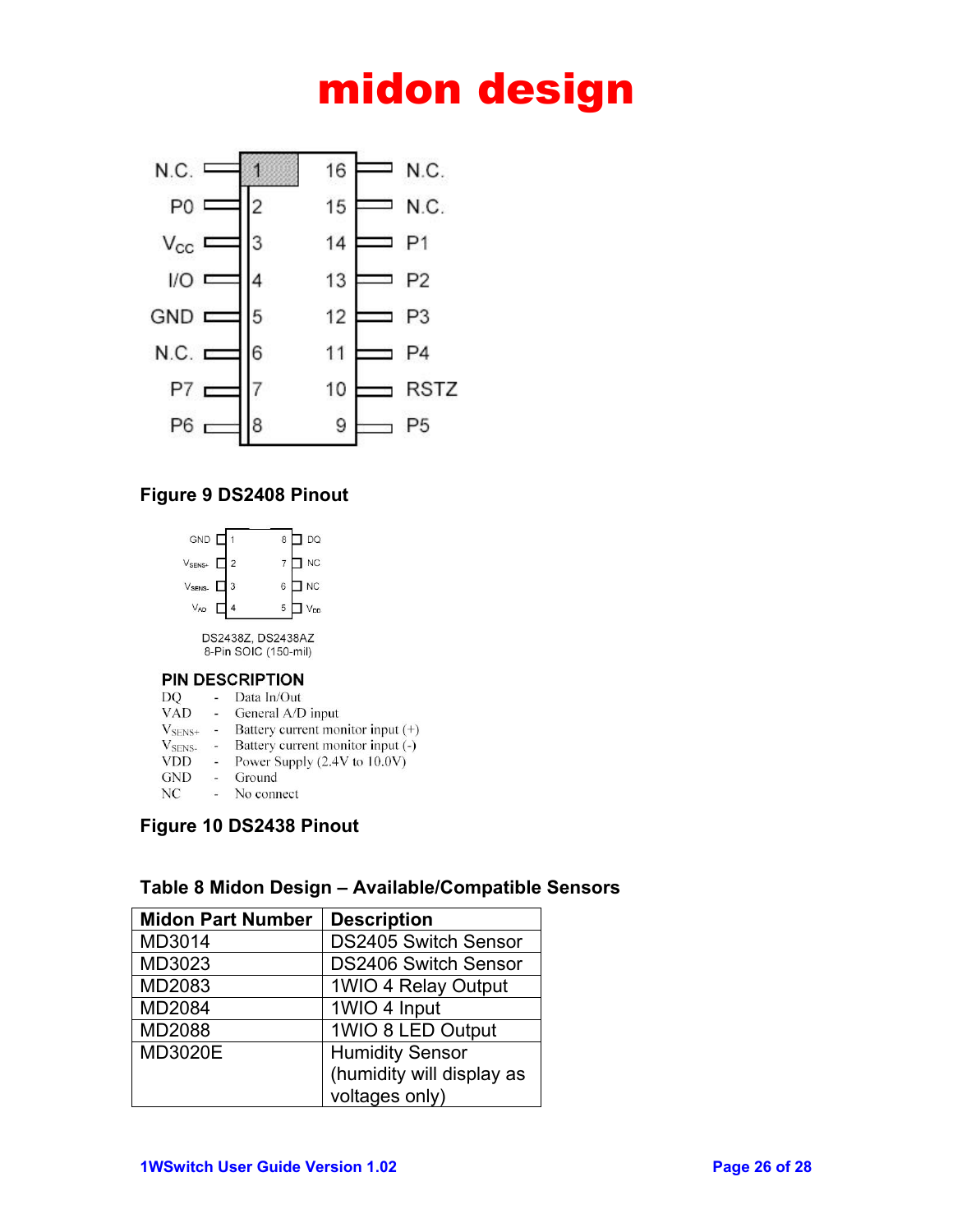| ' MD3020G | 1 Relay Output |
|-----------|----------------|
| l MD3020H | 1 LED output   |